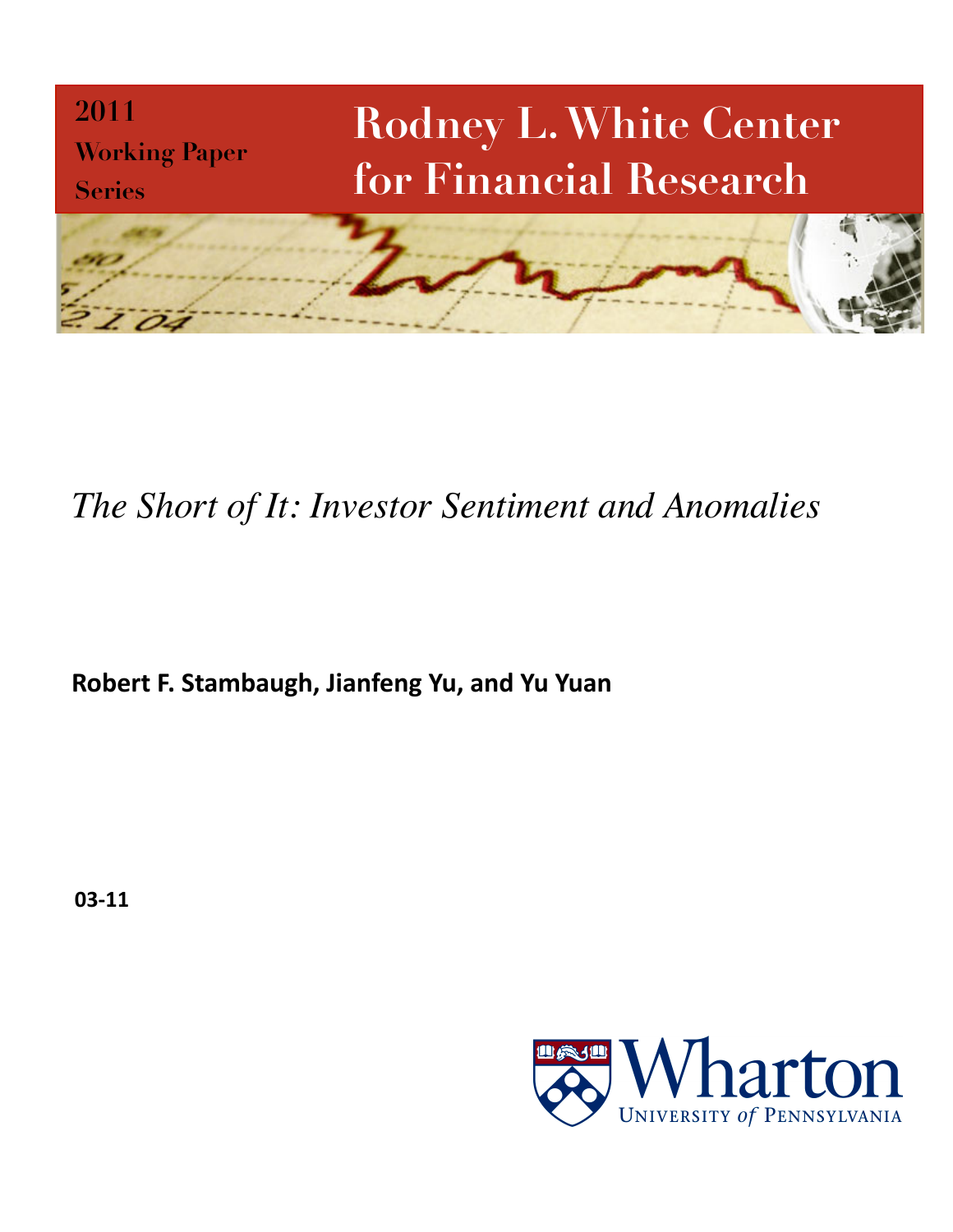# The Short of It: Investor Sentiment and Anomalies

 $by^*$ 

Robert F. Stambaugh, Jianfeng Yu, and Yu Yuan

January 26, 2011

#### Abstract

This study explores the role of investor sentiment in a broad set of anomalies in cross-sectional stock returns. We consider a setting where the presence of marketwide sentiment is combined with the argument that overpricing should be more prevalent than underpricing, due to short-sale impediments. Long-short strategies that exploit the anomalies exhibit profits consistent with this setting. First, each anomaly is stronger—its long-short strategy is more profitable—following high levels of sentiment. Second, the short leg of each strategy is more profitable following high sentiment. Finally, sentiment exhibits no relation to returns on the long legs of the strategies.

<sup>\*</sup> We are grateful for helpful comments from Wayne Ferson, Murray Frank, Paul Irvine, Robert Novy-Marx, Stavros Panageas, Ľuboš Pástor, Jinghua Yan, seminar participants at the University of Minnesota, Shanghai Advanced Institute of Finance (SAIF), and Fudan University, and participants at the 2010 Conference on Financial Economics and Accounting. We also thank Edmund Lee and Huijun Wang for excellent research assistance. Author affiliations/contact information:

Stambaugh: Miller, Anderson & Sherrerd Professor of Finance, The Wharton School, University of Pennsylvania and NBER, phone 215-898-5734, email stambaugh@wharton.upenn.edu.

Yu: Assistant Professor of Finance at the University of Minnesota, 321 19th Avenue South, Suite 3-122, Minneapolis, MN 55455, phone 612-625-5498, email jianfeng@umn.edu.

Yuan: Assistant Professor of Finance at the University of Iowa, and Visiting Assistant Professor at Wharton, 3620 Locust Walk Suite 2300, Philadelphia, PA 19104, phone 215-898-2370, email yuanyu@wharton.upenn.edu.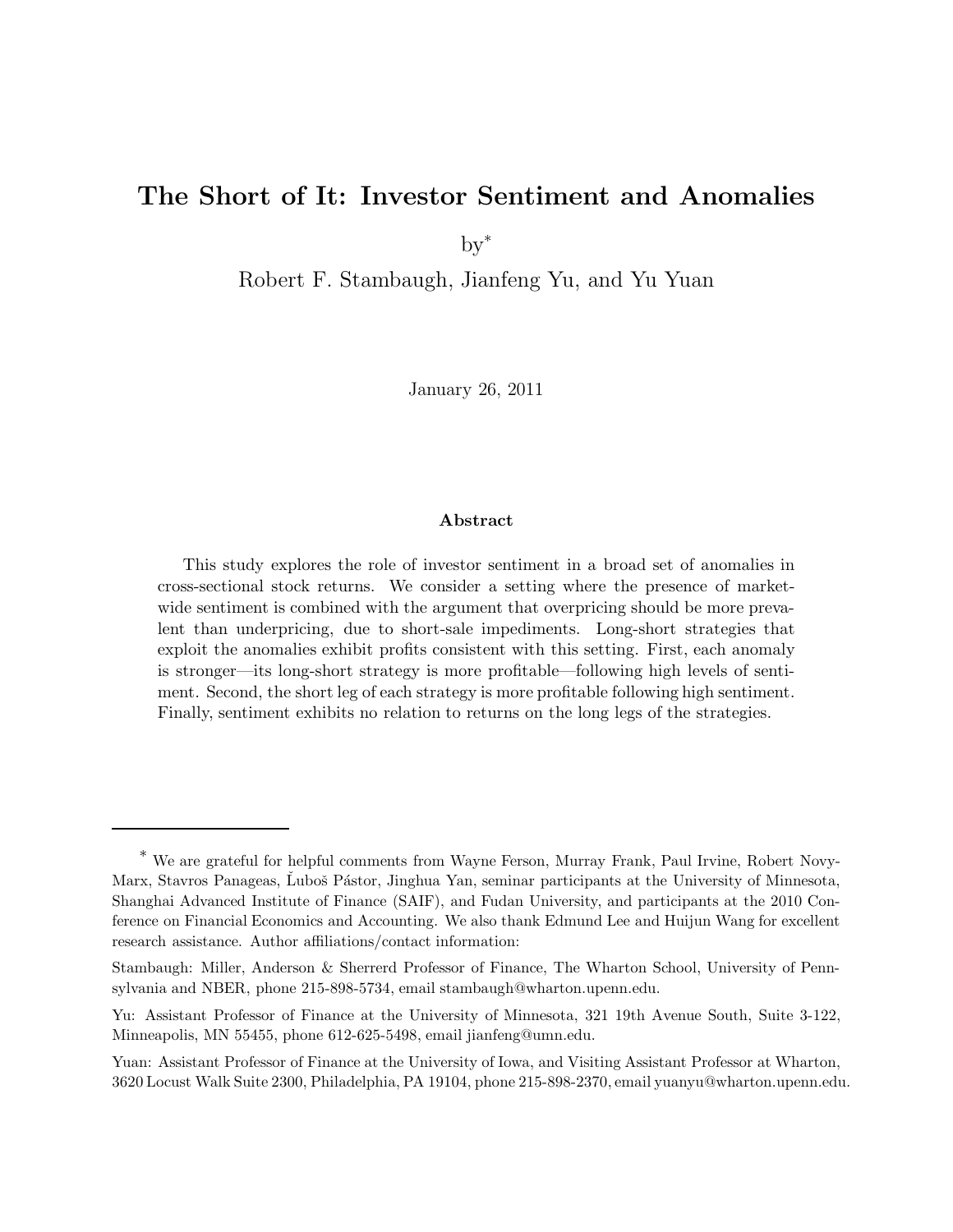# 1. Introduction

Whether investor sentiment affects stock prices is a question of long-standing interest to economists. At least as early as Keynes (1936), numerous authors have considered the possibility that a significant presence of sentiment-driven investors can cause prices to depart from fundamental values. The classic argument against sentiment effects is that they would be eliminated by rational traders seeking to exploit the profit opportunities created by mispricing. If rational traders cannot fully exploit such opportunities, however, then sentiment effects become more likely.

This study investigates the presence of sentiment effects by combining two concepts that are prominent, separately, in the related literature. The first concept is that investor sentiment contains a market-wide component with the potential to influence prices on many securities in the same direction at the same time.<sup>1</sup> The second concept, which traces to Miller (1977), is that impediments to short selling play a significant role in limiting the ability of rational traders to exploit overpricing.<sup>2</sup> As Miller argues (p. 1154),

A market with a large number of well informed investors may not have any grossly undervalued securities, but if those investors are unwilling to sell short (as they often are) their presence is consistent with a few investments being overvalued.

Combining Miller's argument with the presence of market-wide sentiment replaces the "few" overpriced investments with potentially many such investments when market-wide sentiment is high. In contrast, periods of low market-wide sentiment, by Miller's reasoning, should not be accompanied by substantial underpricing.

We explore sentiment-related overpricing as at least a partial explanation for 11 assetpricing "anomalies" that survive adjustments for exposure to the three factors of Fama and French (1993). These anomalies reflect sorts on measures that include financial distress, net stock issues, composite equity issues, total accruals, net operating assets, momentum, gross

<sup>1</sup>Studies addressing market-wide sentiment include Delong, Summers, Shleifer, and Waldman (1990), Shleifer and Summers (1990), Lee, Shleifer, and Thaler (1991), Barberis, Shleifer, and Vishny (1998), Shiller (2001), Brown and Cliff (2004, 2005), Yuan (2005), Baker and Wurgler (2006, 2007), Kaniel, Saar, and Titman (2006), Kumar and Lee (2006), Lemmon and Portniaguina (2006), Bergman and Roychowdhury (2008), Frazzini and Lamont (2008), Livnat and Petrovic (2008), Baker, Wurgler, and Yuan (2009), Yu (2009), Antoniou, Doukas, and Subrahmanyam (2010), Gao, Yu, and Yuan (2010), and Yu and Yuan (2010).

<sup>2</sup>Studies that investigate the role of short-sale constraints in overpricing include Figlewski (1981), Chen, Hong, and Stein (2002), Diether, Malloy, and Scherbina (2002), Duffie, Garleanu and Pedersen (2002), Jones and Lamont (2002), Scheinkman and Xiong (2003), Lamont (2004), Lamont and Stein (2004), Ofek, Richardson, and Whitelaw (2004), Nagel (2005), and Avramov, Chordia, Jostova, and Philipov (2010).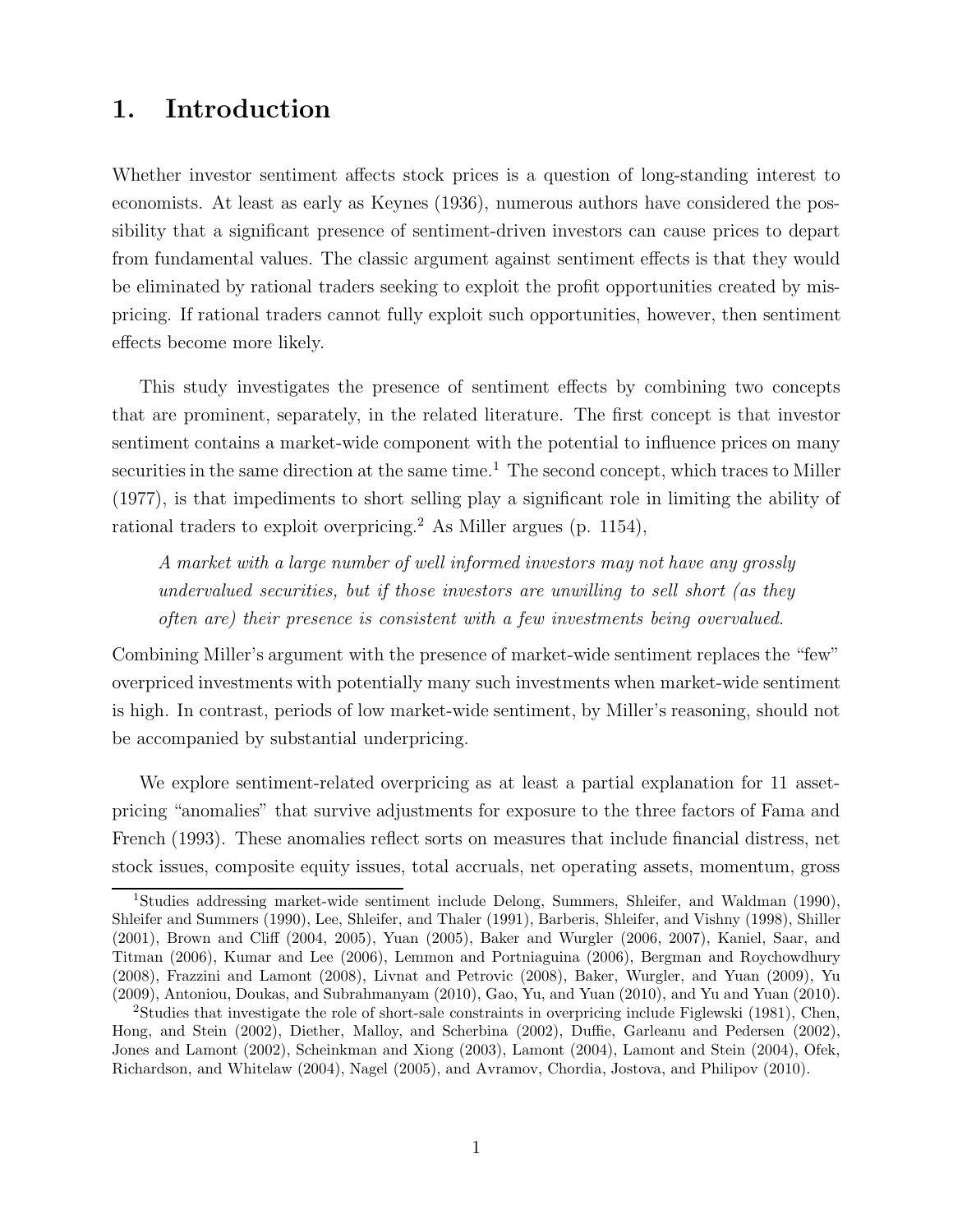profit-to-assets, asset growth, return-on-assets, and investment-to-assets.<sup>3</sup> For each anomaly, we examine the strategy that goes long the stocks in the highest-performing decile and short those in the lowest-performing decile. We then use the market-wide investor sentiment index constructed by Baker and Wurgler (2006) to explore sentiment effects.

We investigate three hypotheses that result from combining the presence of market-wide sentiment with the Miller short-sale argument. The first hypothesis is that the anomalies, to the extent they reflect mispricing, should be stronger following high sentiment. If the primary form of mispricing is indeed overpricing, then mispricing should be more prevalent when sentiment is high. We find that each of the 11 anomalies is stronger following high levels of investor sentiment (i.e., levels of sentiment above the median value). When averaged across anomalies, 70% of the benchmark adjusted profits from a long-short strategy occur in months following levels of investor sentiment above its median value. Time-series regressions confirm a significant positive relation between investor sentiment and the long-short anomaly profits.

The second hypothesis is that the returns on the "short-leg" portfolio of each anomaly should be lower when sentiment is high. The stocks in the short leg are relatively overpriced compared to the stocks in the long leg, to the extent the anomaly reflects mispricing. Moreover, the stocks in the short leg should be more overpriced when sentiment is high. For each of the 11 anomalies, we find that the return on the short leg is lower following high sentiment. When averaged across anomalies, 78% of the benchmark adjusted profits from shorting that leg occur in months following high sentiment. Time-series regressions confirm a significant negative relation between investor sentiment and the returns on the short leg.

The third hypothesis is that investor sentiment should not greatly affect returns on the "long-leg" portfolio of each anomaly. If, as in the Miller argument, there is no underpricing, then the returns on the long leg should not be higher following low sentiment than following high sentiment. When market-wide sentiment is high, the stocks in the long leg could be overpriced, but the long leg should contain the least degree of overpricing. Overall, we should not expect to see sentiment playing much of a role in the long-leg returns. This hypothesis is also confirmed. None of the 11 long legs exhibit a significant difference between high and low sentiment periods. When averaged across anomalies, the benchmark-adjusted returns on the long leg exhibit only a 4 basis-point monthly difference between high and low sentiment periods. Time-series regressions confirm the absence of a relation between

<sup>3</sup>Chen, Novy-Marx, and Zhang (2010) report that these anomalies are especially hard to explain using traditional asset pricing models such as the CAPM or Fama-French 3-factor model.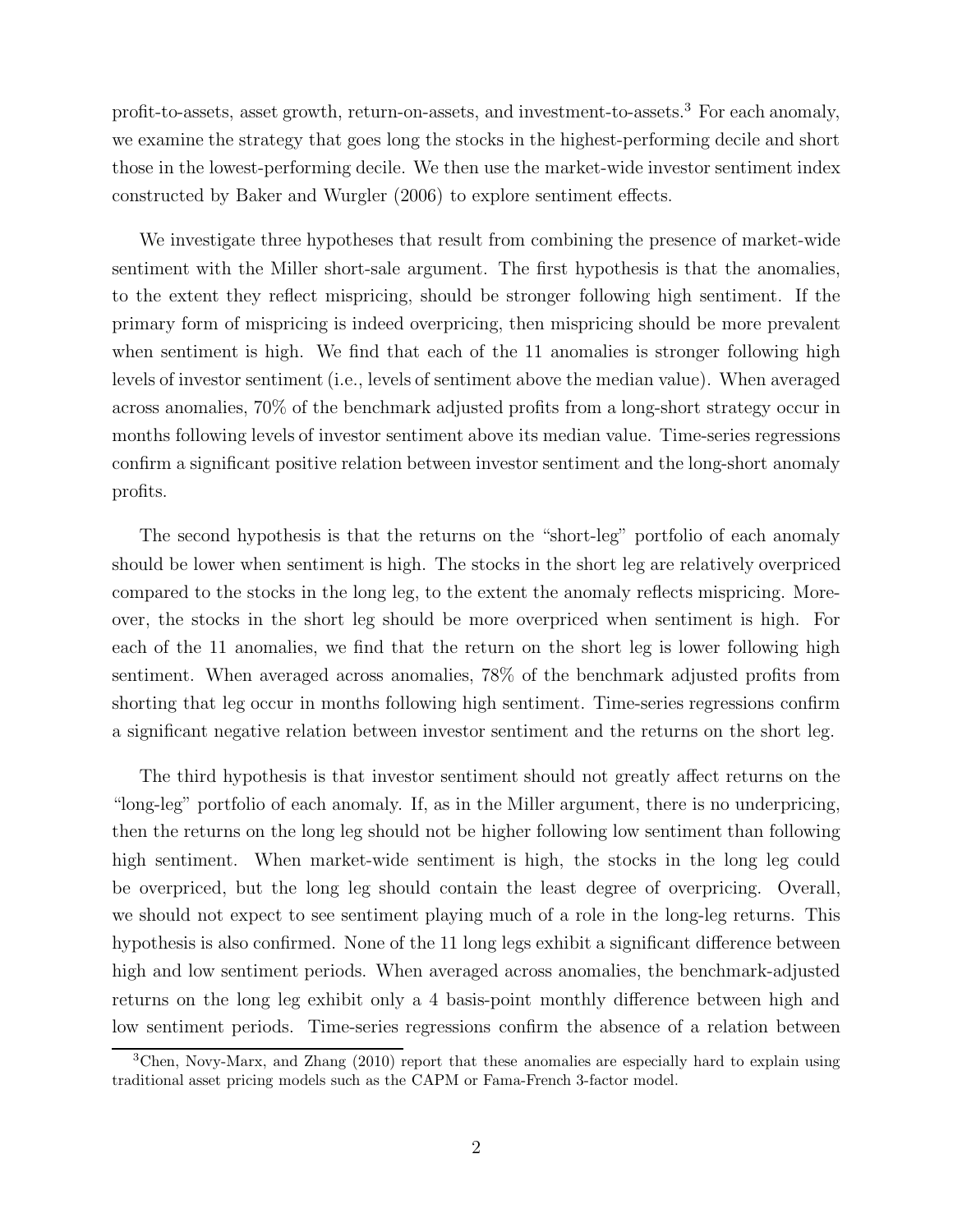benchmark-adjusted long-leg returns and investor sentiment.

Perhaps the study most closely related to ours is that of Baker and Wurgler (2006), who argue that market-wide sentiment should exert stronger impacts on stocks that are difficult to value and hard to arbitrage. They examine returns on stocks judged most likely to possess both characteristics, as proxied by a number of observable variables. They conclude that market-wide sentiment is associated with cross-sectional return differences that are consistent with the importance of those characteristics. A key difference between our study and theirs is that we consider impediments to short-selling as the major obstacle to eliminating sentimentdriven mispricing. To the extent such mispricing exists, overpricing should then be more prevalent than underpricing, and overpricing should be more prevalent when market-wide sentiment is high. In order to explore the presence of such mispricing effects on a market-wide basis, we examine a broad set of 11 well-documented anomalies relative to the Fama-French three factor model. None of these anomalies are examined by Baker and Wurgler.

Another related study is Yu and Yuan (2010), who show that the correlation between the market's expected return and its conditional volatility is positive during low-sentiment periods and nearly flat during high-sentiment periods. Their study envisions a setting similar in spirit to ours, in that they argue the market is less rational during high-sentiment periods, due to higher participation by noise traders in such periods.

The rest of the paper is organized as follows. Section 2 develops our hypotheses. Section 3 discusses the investor-sentiment data and describes returns on the long-short strategies constructed for each of the 11 anomalies. Sections 4 reports the main empirical results. Section 5 investigates the robustness of our results to macroeconomic effects as well as the use of an alternative sentiment index. Section 6 concludes.

# 2. Hypotheses

Here we develop the hypotheses used to explore mispricing as at least a partial explanation for the broad set of anomalies we consider. Our hypothesized setting combines two prominent concepts: market-wide sentiment and short-sale impediments.

For many years, researchers in finance have argued that empirical evidence supports the notion that the beliefs of many stock-market investors include a common time-varying "sentiment" component that exerts market-wide effects on equity prices. Lee, Shleifer, and Thaler (1991), for example, conclude that market-wide sentiment contributes to the differences be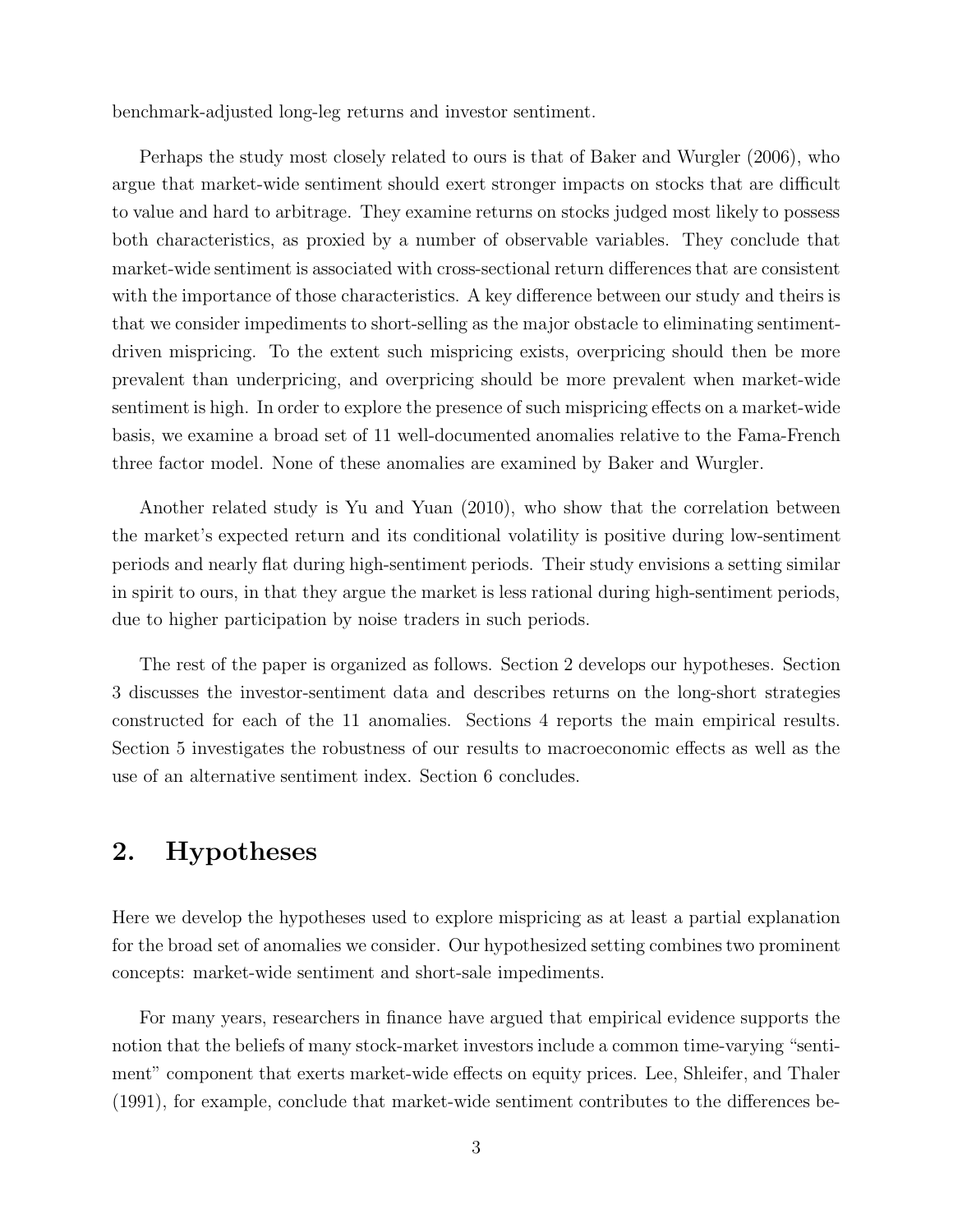tween prices of close-end funds and their net asset values. Ritter (1991) reports evidence of long-run reversals in returns on initial public offering (IPO) stocks, and he concludes that the evidence is consistent with periodic waves of optimism that especially impact the prices of young growth stocks.

Numerous studies have argued that there exist short-sale impediments in the stock market, due to institutional constraints, arbitrage risk, behavioral biases of traders, and trading costs. First, many institutional investors, such as mutual funds, are simply prohibited by their charters from taking short positions. Second, even investors who do not face institutional constraints or high shorting costs can nevertheless be deterred by the risks in arbitrage, as discussed by Shleifer and Vishny (1997). Traders who short a security in the belief that its price is too high can be correct, in that the price will eventually fall, but they face the risk that the price will go up before it goes down. Such a price move, requiring additional capital, can force the traders to liquidate at a loss. A similar risk does not arise for long positions without leverage. Shleifer and Vishny (1997) further argue that such arbitrage risk looms particularly large for institutional managers, whose career paths depend heavily on recent performance. Third, individual investors, due to limited knowledge or behavioral biases, are reluctant to take short positions. For example, Barber and Odean (2008) document that only 0.29% of positions of individual investors are short positions. Finally, shorting can be costly. D'Avolio (2002), for example, finds that many stocks are costly to short due to low supplies of stock loans from institutional investors.

Miller (1977) argues that, with short-sale impediments, overpricing should be more prevalent than underpricing. Investors with the most optimistic views about a stock, relative to the views of other investors, will exert the greatest effect on the stock's price, since their views are not counterbalanced by the valuations of the relatively less optimistic investors. The latter investors are inclined to take no position if they view the stock as undervalued, rather than take a short position. When the most optimistic investors are too optimistic and overvalue the stock, overpricing results. In contrast, underpricing is less likely: as long as the cross-section of views includes the view of rational investors, the most optimistic investors do not undervalue the stock.

Combining market-wide sentiment with Miller's argument about the effect of short-sale impediments leads to our hypotheses. During periods of high market-wide sentiment, the most optimistic views about many stocks tend to be overly optimistic, and many stocks tend to be overpriced. During low-sentiment periods, the most optimistic views about many stocks tend to be those of the rational investors, and thus mispricing during those periods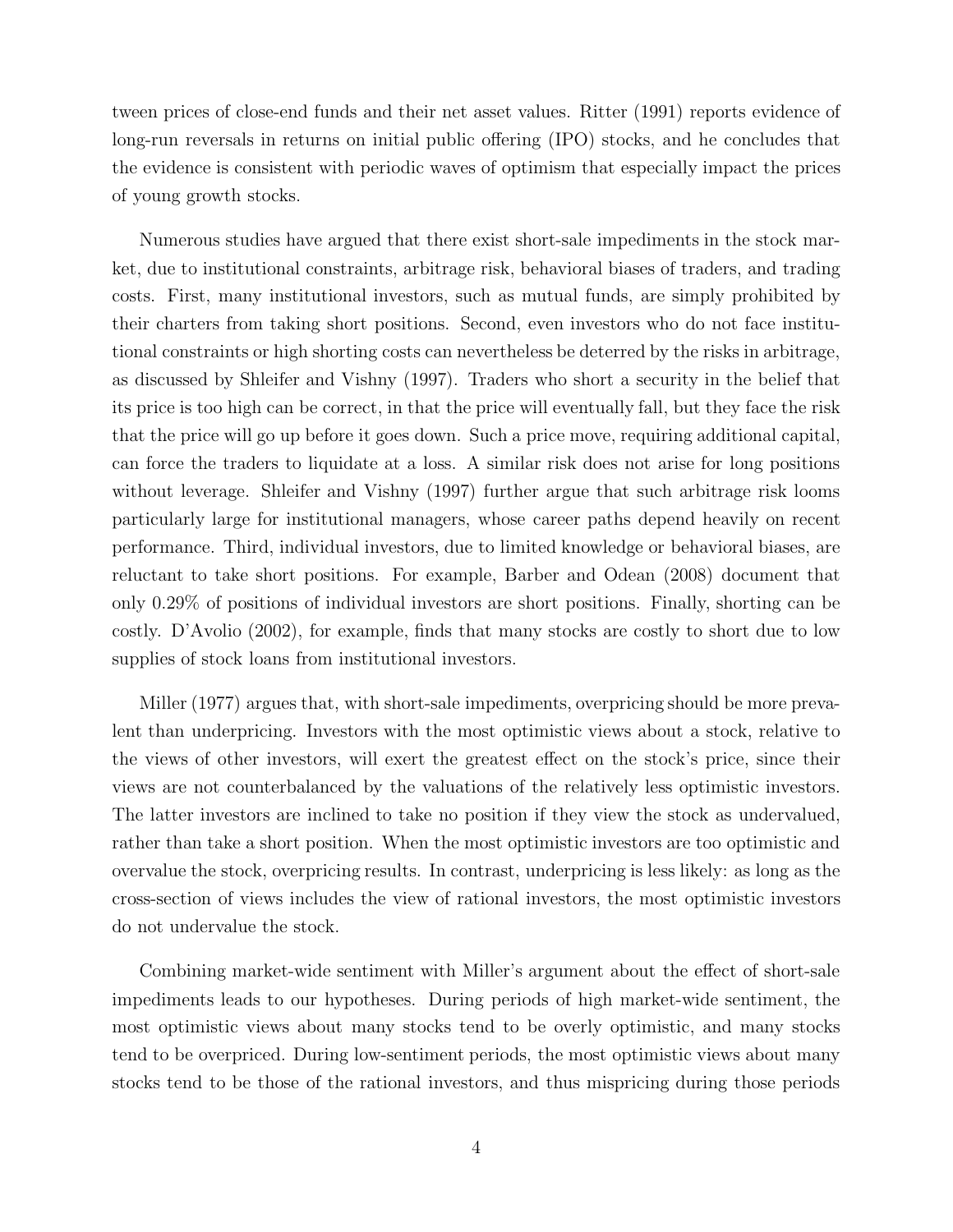is less likely. Therefore, mispricing is more likely during high-sentiment periods than during low-sentiment periods. We examine 11 different anomalies. If each of these anomalies at least partially reflects mispricing, we then arrive at our first hypothesis:

#### Hypothesis 1: The anomalies should be stronger following high investor sentiment.

Consider a long-short strategy whose positive average profit reflects the unexplained cross-sectional difference in average returns constituting an "anomaly." To the extent that an anomaly represents mispricing, the profits of the long-short strategy can reflect relatively greater overpricing of stocks in the short leg, relatively greater underpricing of stocks in the long leg, or both. In our hypothesized setting, overpricing should be the prevalent form of mispricing, so the profits of the long-short strategy should arise primarily from overpricing of stocks in the short leg. Since overpricing should be greater during high-sentiment periods, we arrive at our second hypothesis:

Hypothesis 2: The short legs of the long-short strategies should have lower returns (greater profits) following high investor sentiment.

The stocks in the long leg are unlikely to be underpriced in our simple scenario. They could be overpriced, and overpricing would be more likely when sentiment is high. If the anomaly's sorting variable is related to mispricing, however, the overpricing of the stocks in the long leg should be the smallest in the cross-section. Taking this reasoning to its limit, we entertain the possibility that any sentiment-related overpricing of the long-leg stocks is minimal. We thus arrive at our third hypothesis:

Hypothesis 3: The long legs of the long-short strategies should have similar returns following high and low investor sentiment.

It is useful to clarify in our setting the role of cross-sectional dispersion in investors' views. Arguing that underpricing is unlikely requires the view of rational investors to lie within the cross-section of views across all investors. When sentiment is low, investors' views must be sufficiently disperse to include rational valuations, even if the latter views are then the most optimistic views. To that extent, cross-sectional dispersion of views is a necessary ingredient of our hypothesized setting.

Our setting does not assign a role for variation over time in the cross-sectional dispersion of views. We simply assume that the views of the most optimistic investors in the crosssection are more likely to be too optimistic when our empirical measure of investor sentiment is high than when it is low. There are various ways that can happen. As our sentiment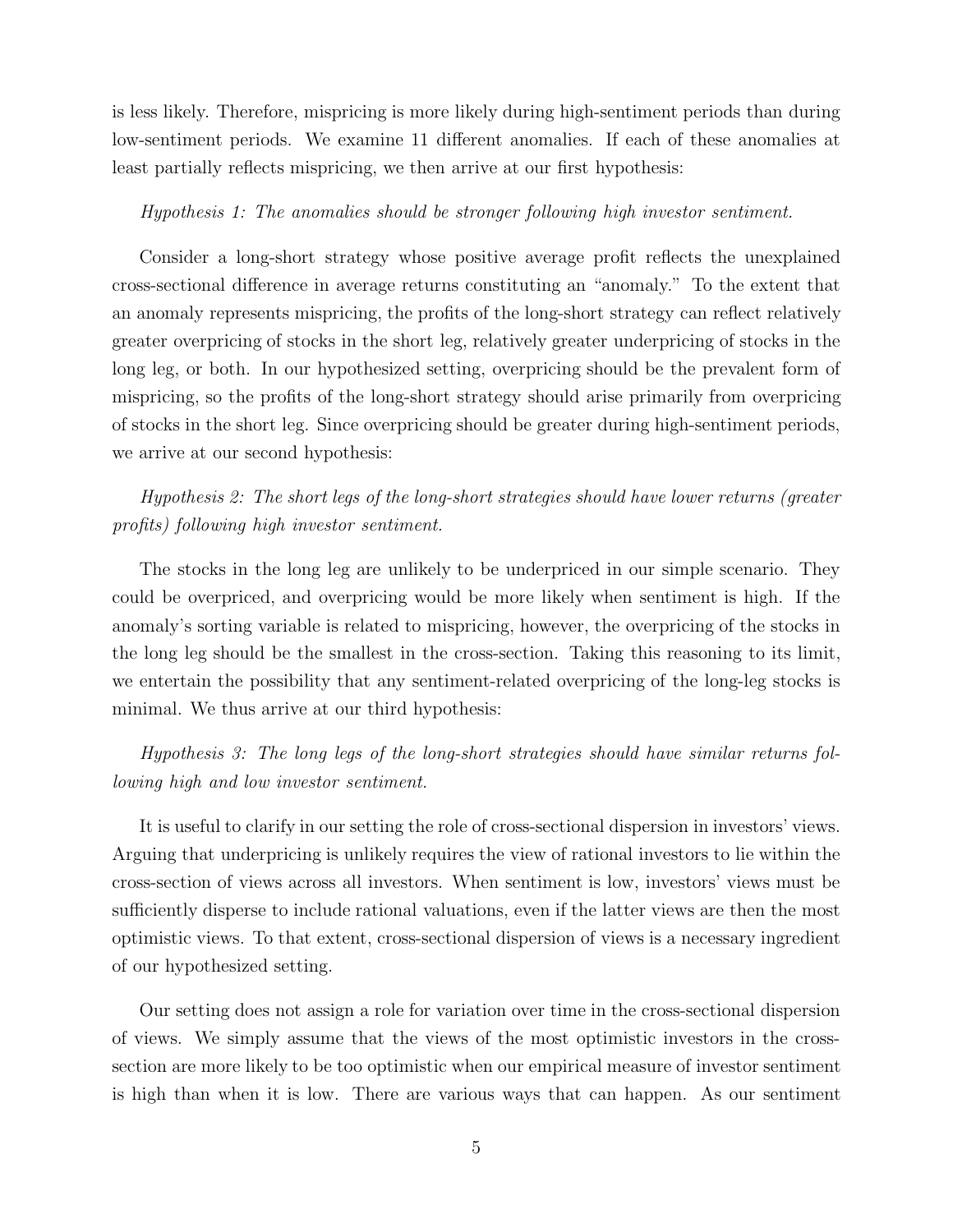measure increases, the cross-sectional mean of investors' views can remain close to a rational valuation level while the cross-sectional dispersion of views increases. Alternatively, as our sentiment measure increases, the dispersion of views can remain relatively constant, or even decline, while the mean of investors' views increases significantly above a rational valuation level. Distinguishing among such scenarios is beyond the scope of our study.

# 3. Data: Investor sentiment and anomalies

# 3.1. Investor Sentiment

We measure investor sentiment using the monthly market-based sentiment series constructed by Baker and Wurgler (2006). The index spans over 42 years, from July 1965 to December 2007. Baker and Wurgler (2006) form their composite sentiment index by taking the first principal component of six measures of investor sentiment. The principal component analysis filters out idiosyncratic noise in the six measures and captures their common component. The six measures are the closed-end fund discount, the number and the first-day returns of IPO's, NYSE turnover, the equity share in total new issues, and the dividend premium.

The BW sentiment index is plotted in Figure 1. It appears to capture most anecdotal accounts of fluctuations in sentiment. Immediately after the 1961 crash of growth stocks, investor sentiment was low but rose to a subsequent peak in the 1968 and 1969 "Electronics Bubble." Sentiment fell again by the mid-1970s, but it picked up and reached a peak in the "Biotech Bubble" of the early 1980s. In the late 1980s, sentiment dropped but rose again in the early 1990s, reaching its most recent peak during the "Internet Bubble."

## 3.2. Anomalies

We explore previously documented differences in cross-sectional average returns that survive adjustment for exposures to the three factors defined by Fama and French (1993). Using the Fama-French model as the benchmark against which to define the set of "anomalies" imposes a higher hurdle than the single-factor CAPM of Sharpe (1964) and Lintner (1965) while still providing a broad set. With the CAPM as the benchmark, the set of documented anomalies would expand to an unmanageable size.

We consider 11 well-documented anomalies: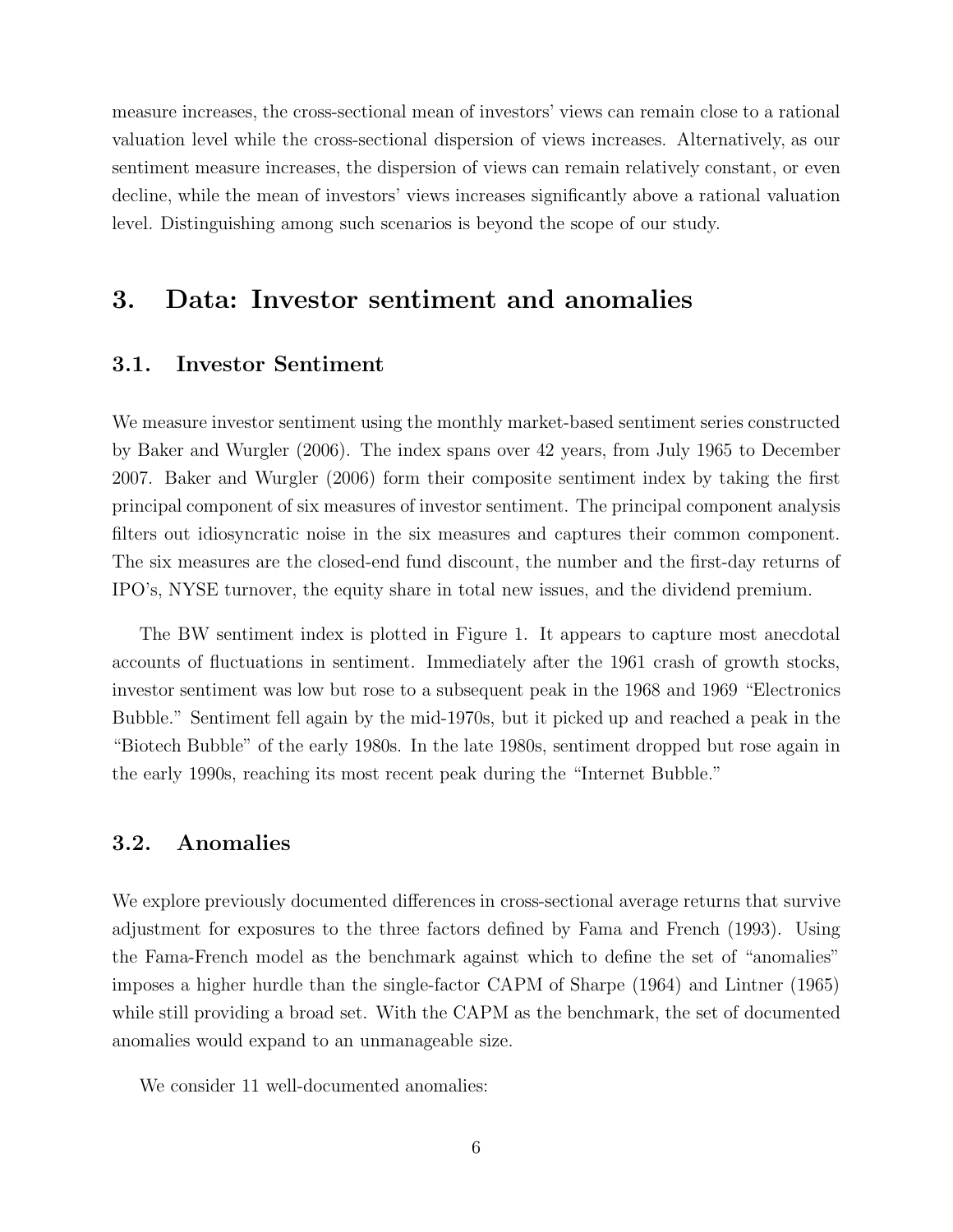#### 1 and 2: Financial Distress

Financial distress is often invoked to explain otherwise anomalous patterns in the crosssection of stock returns. However, Campbell, Hilscher, and Szilagyi (2007) find that firms with high failure probability have lower rather than higher subsequent returns (anomaly 1). Campbell et al. suggest that their finding is a challenge to standard models of rational asset pricing. Using Ohlson's (1980) O-score as the distress measure yields similar results (anomaly 2).

#### 3 and 4: Net Stock Issues and Composite Equity Issues

The stock issuing market has been long viewed as producing an anomaly arising from sentiment-driven mispricing: smart managers issue shares when sentiment-driven traders push prices to overvalued levels. Ritter (1991) and Loughran and Ritter (1995) show that, in post-issue years, equity issuers underperform matching nonissuers with similar characteristics (anomaly 3). Daniel and Titman (2006) study an alternative measure, composite equity issuance, defined as the amount of equity a firm issues (or retires) in exchange for cash or services. Under this measure, seasoned issues and share-based acquisitions increase the issuance measure, while repurchases and dividends reduce this issuance measure. They also find that issuers underperform nonissuers (anomaly 4).

#### 5: Total Accruals

Sloan (1996) shows that firms with high accruals earn abnormal lower returns on average than firms with low accruals, and suggests that investors overestimate the persistence of the accrual component of earnings when forming earnings expectations.

#### 6: Net Operating Assets

Hirshleifer, Hou, Teoh, and Zhang (2004) find that net operating assets scaled by total assets is a strong negative predictor of long-run stock returns. They suggest that investors with limited attention tend to focus on accounting profitability, neglecting information about cash profitability, in which case net operating assets, measured as the cumulative difference between operating income and free cash flow, captures such a bias.

#### 7: Momentum

The momentum effect, discovered by Jegadeesh and Titman (1993), is one of the most robust anomalies in asset pricing. It refers to the phenomenon that high past recent recent returns forecast high future returns. In a contemporaneous study, Antoniou, Doukas, and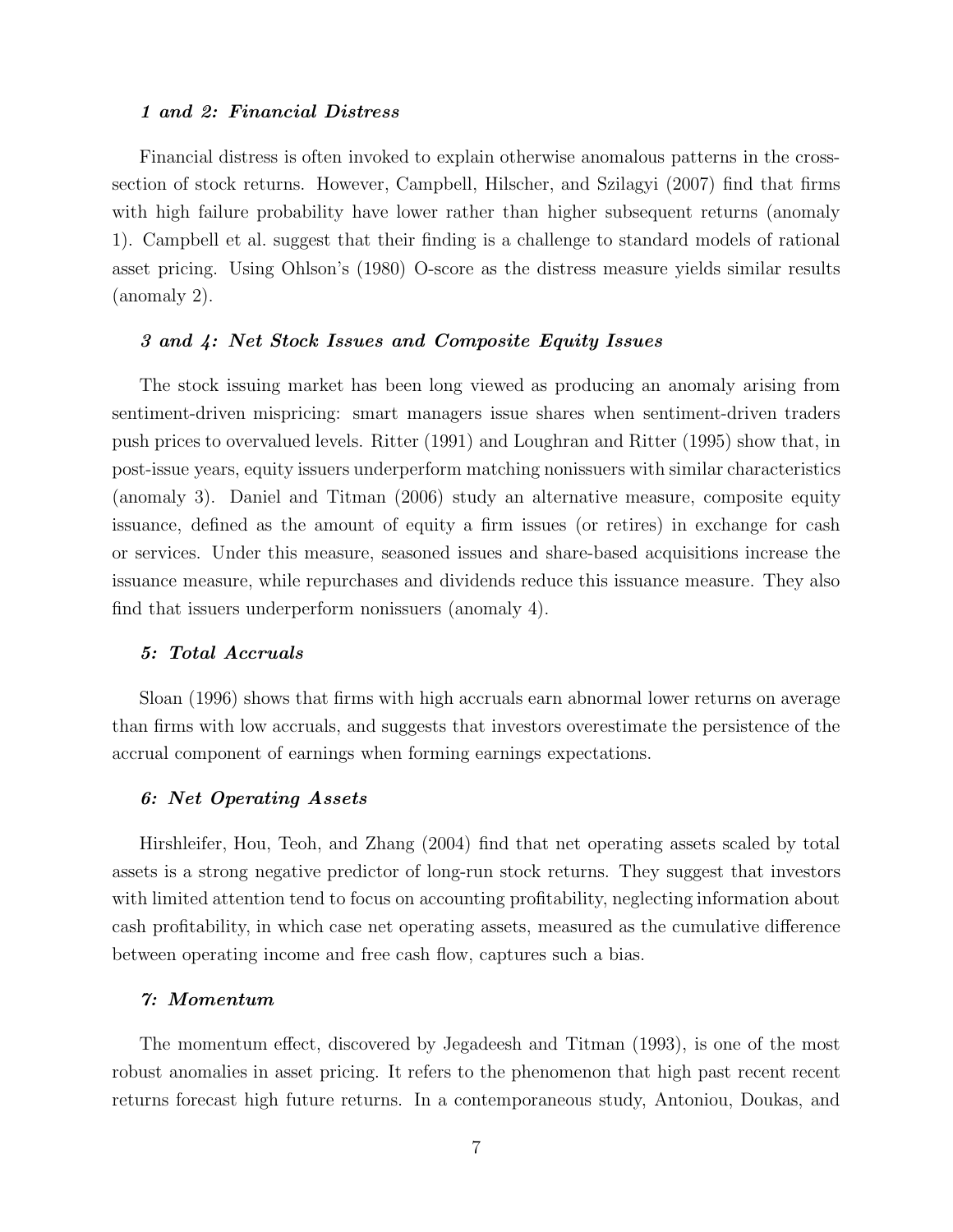Subrahmanyam (2010) find that the momentum effect is stronger when sentiment is high, and they suggest this result is consistent with the slow spread of bad news during high-sentiment periods.

#### 8: Gross Profitability Premium

Novy-Marx (2010) discovers that sorting on gross-profit-to-assets creates abnormal benchmarkadjusted returns, with more profitable firms having higher returns than less profitable ones.

#### 9: Asset Growth

Cooper, Gulen, and Schill (2008) find companies that grow their total asset more earn lower subsequent returns. They suggest that this phenomenon is due to investors' initial overreaction to changes in future business prospects implied by asset expansions.

#### 10: Return on Assets

Fama and French (2006) find that more profitable firms have higher expected returns than less profitable firms. Chen, Novy-Marx, and Zhang (2010) show that firms with higher past return-on-assets earn abnormally higher subsequent returns. Wang and Yu (2010) find that the anomaly exists primarily among firms with high arbitrage costs and high information uncertainty, suggesting that mispricing is a culprit.

#### 11: Investment-to-Assets

Titman, Wei, and Xie (2004) and Xing (2008) show that higher past investment predicts abnormally lower future returns. Titman, Wei, and Xie (2004) attribute this anomaly to investors' initial underreactions to the overinvestment caused by managers' empire-building behavior.

As noted earlier, defining anomalies with respect to the CAPM, using just a single market benchmark instead of the three Fama-French benchmarks, would add substantially more anomalies. Chief among them would be the two additional Fama-French factors: the return spread between small and large firms (SMB)—the "size" factor—and the return spread between firms with high and low book-to-market ratios (HML)—the "value" factor. Baker and Wurgler (2006) document significant effects of investor sentiment on both the size and value factors. They find that, when sentiment is high, subsequent returns are low on stocks judged harder for investors to price: small stocks as well as on stocks at both extremes of the value-growth spectrum. If the size and value factors are viewed as anomalies that reflect only mispricing, then the Baker-Wurgler results would appear to be inconsistent with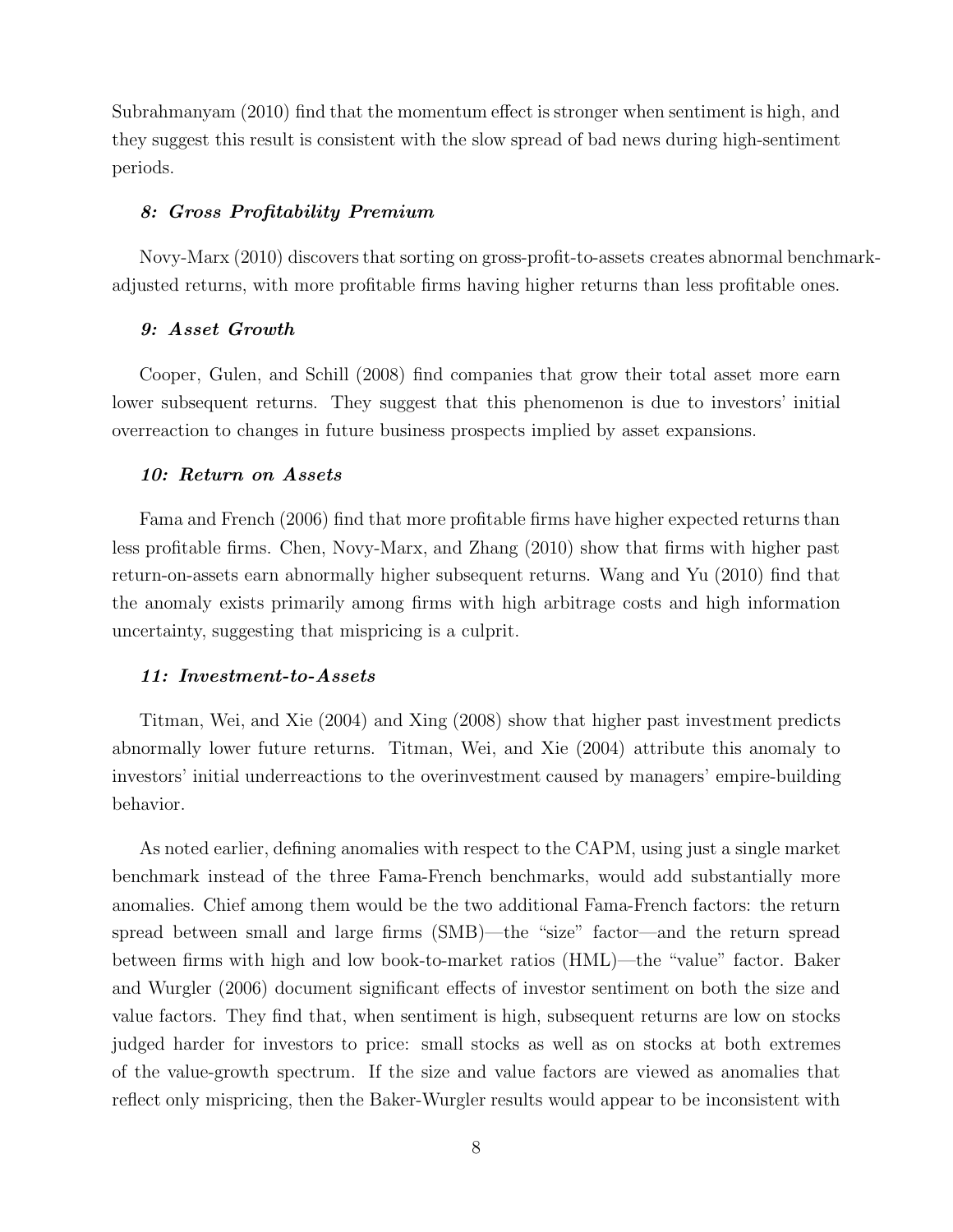our basic story that anomalies are stronger following high sentiment. For example, the size factor, which takes a long position in small stocks, is actually weaker following high sentiment. Many researchers have argued, however, that the size and value factors are not solely the result of mispricing but instead reflect priced systematic risks not captured by the CAPM. If we were to entertain the size and value factors as being part mispricing and part risk compensation, our sentiment story would apply to the "anomalous" mispricing part. Without a model to separate the two parts, however, extending our analysis to the size and value factors seems difficult.

# 3.3. Long-short strategies

For each of the 11 anomalies, we obtain value-weighted portfolio returns within each decile of the anomaly's sorting variable. We then construct a long-short strategy using the extreme deciles, 1 and 10, with the long leg being the higher-performing decile (as reported by previous studies and confirmed in our sample period). For all but one of the anomalies, our decile portfolio returns are also used in Chen, Novy-Marx, and Zhang  $(2010)^4$  For the remaining anomaly—gross profit to assets—we construct portfolios following the procedure in Novy-Marx (2010). We also construct a "combination" strategy that takes equal positions across the long-short strategies constructed in any given month. Most of the portfolio returns cover the period from August 1965 through January 2008. Due to more stringent data requirements, the portfolios sorted by O-score (anomaly 2) and ROA (anomaly 10) are available beginning in January 1972, while the failure-probability portfolios (anomaly 1) start in December 1974.

Table 1 reports properties of monthly returns on the long-short strategies across all months in our sample period. Panel A reports correlations among the long-short return spreads. Overall, the strategies are not highly correlated with each other. For the 11 individual strategies, the percentages of overall variance explained by each of the first five principal components are [32.3, 20.2, 8.9, 8.3, 8.0], and even the last principal component still explains 2.0 percent. Of the 11 strategies, the first one listed—Failure Probability—exhibits the highest correlations with the other strategies, and its correlation with the combination strategy is 0.83. The asset-growth and investment/assets strategies exhibit the lowest correlations with the other strategies, although their correlation with each other is 0.61.

Panel B of Table 1 reports averages and accompanying t-statistics for the excess monthly

<sup>4</sup>We thank Long Chen for providing these data.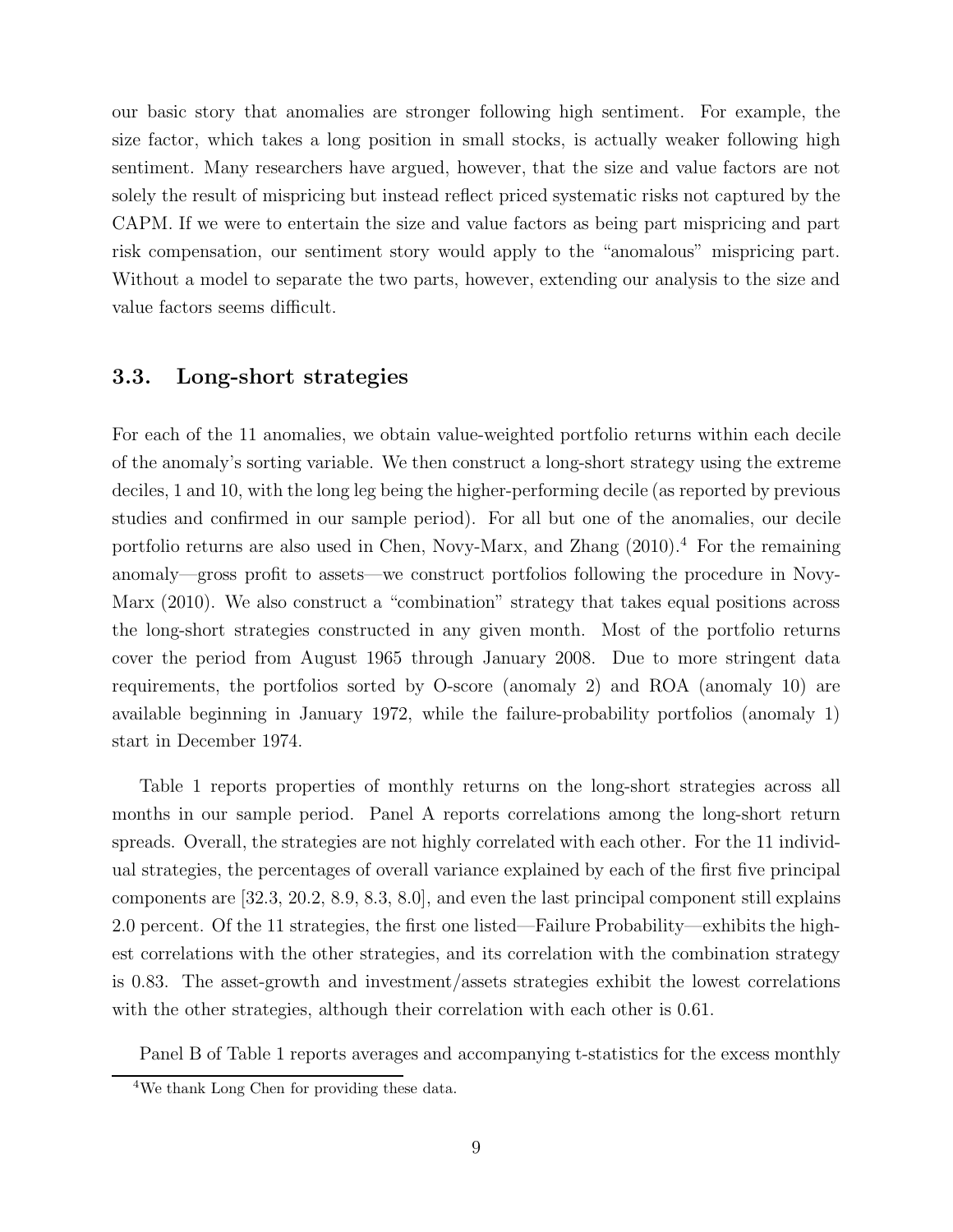returns (returns in excess of the monthly Treasury bill rate) on the long and short legs of each strategy as well as the long/short return spreads. Panel C reports the corresponding values for "benchmark-adjusted" returns, which in this study we define as returns net of what is attributable to exposures to the market, size, and value factors constructed by Fama and French (1993): the excess return on the stock market  $(MKT)$ , a return spread between small and large firms  $(SMB)$ , and a return spread between stocks with high and low bookto-market ratios( $HML$ ).<sup>5</sup> That is, the benchmark-adjusted average return on a strategy is the estimate of  $a_i$  in the regression,

$$
R_{i,t} = a_i + bMKT_t + cSMB_t + dHML_t + \epsilon_{i,t}.
$$
\n
$$
(1)
$$

where  $R_{i,t}$  is the strategy's excess return in month t. All 11 of the long/short strategies produce significant positive average return spreads in both panels B and C—consistent with their being identified as "anomalies" for this study. The average benchmark-adjusted return spread for the combined strategy is 87 basis points (bp) per month, with the individual strategies ranging from 43 bp (composite equity issues) to 177 bp (momentum).

# 4. Empirical analysis: Sentiment and returns

# 4.1. Average returns: Low versus high sentiment

We first classify returns each month as following either a high-sentiment month or a lowsentiment month. A high-sentiment month is one in which the value of the BW sentiment index in the previous month is above the median value for the sample period, while the lowsentiment months are those with below-median values. We then compute average returns separately for the high- and low-sentiment months. Table 2 reports results for excess returns, while Table 3 reports results for returns adjusted by the three Fama-French benchmarks.<sup>6</sup>

First consider Hypothesis 1, which predicts that the anomalies should be stronger following high sentiment than following low sentiment. Tables 2 and 3 reveal that each of the long-short spreads exhibits higher average profits following high sentiment: all of the values in the last column of each table are positive. In Table 2, the t-statistics for 8 of the 11 anomalies reject, at a 0.05 significance level, the null hypothesis of no sentiment-related difference in favor of the (one-sided) alternative represented by Hypothesis 1. The combined

<sup>5</sup>We thank Ken French for supplying updated series of these factors.

 $6$ The Appendix reports, in Table A1, results based on returns adjusted for just a single market benchmark, instead of the three Fama-French benchmarks. All conclusions are very similar.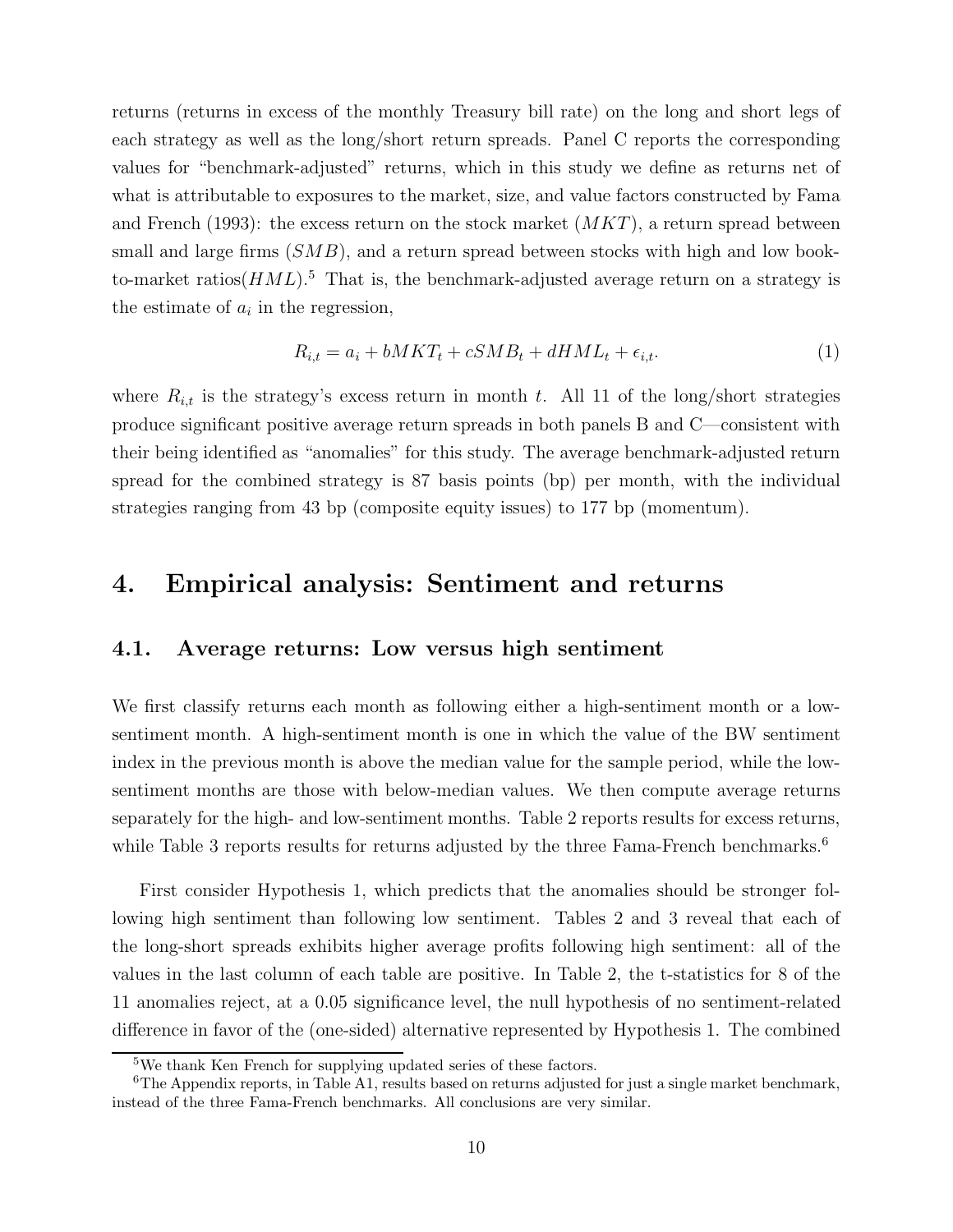long-short spread earns 93 bp more per month following high sentiment, with a t-statistic equal to 4.25. In Table 3, with benchmark-adjustment returns, 7 of the 11 individual tstatistics reject the null in favor of Hypothesis 1, and the combined long-short spread earns 70 bp more per month following high-sentiment (t-statistic: 3.74). In Table 2, the long/short profits on the combined strategy in high-sentiment months account for 80% of that strategy's profits earned across all months. In Table 3, the corresponding share is 70%. Overall, the results in Tables 2 and 3 provide strong support for Hypothesis 1.

Next consider Hypothesis 2, which predicts that average returns on the short leg should be significantly lower following high sentiment than following low sentiment. The support for this hypothesis is especially strong. In both Tables 2 and 3, the short legs of all 11 anomaly strategies have a lower average return following high sentiment, and 10 of them have tstatistics that reject the no-difference null in favor of Hypothesis 2 at a 0.05 significance level. In Table 2, based on excess returns, the short leg of the combined strategy earns 132 bp less per month following high sentiment (t-statistic: -2.41) than following low sentiment. The short leg of that strategy actually earns a negative average excess return of -68 bp per month following high sentiment (t-statistic: -1.54). In contrast, the same short leg earns a positive average excess return of 65 bp following low-sentiment. We see in Table 3 that adjusting for benchmark exposure shrinks the differences between high- and low-sentiment returns on the short leg, as compared to the excess returns reported in Table 2. Nevertheless, in Table 3, the difference for the combined strategy is still 66 bp per month (t-statistic: −3.89), and 78% of the short-leg profits across all months occur in the months following high sentiment.

The evidence in Tables 2 and 3 appears to support an inference that sentiment-driven overpricing is at least a partial explanation for all of the anomalies analyzed here. The anomalies are stronger following high investor sentiment (Hypothesis 1), and the short legs are substantially more profitable in months following high sentiment (Hypothesis 2), to the extent that the short-leg portfolios in those months even return less on average than the T-bill rate.

Finally, consider Hypothesis 3, which predicts that sentiment should not have an appreciable effect on the long-leg returns. If underpricing driven by market-wide sentiment makes a significant contribution to the profitability of the long legs of the anomaly strategies, there should be greater underpricing, and hence higher long-leg returns, following low sentiment. Alternatively, higher long-leg returns following low sentiment could also reflect overpricing of long-leg stocks during high-sentiment periods, despite those stocks' being in the decile of highest overall performance. We don't see much evidence of either scenario.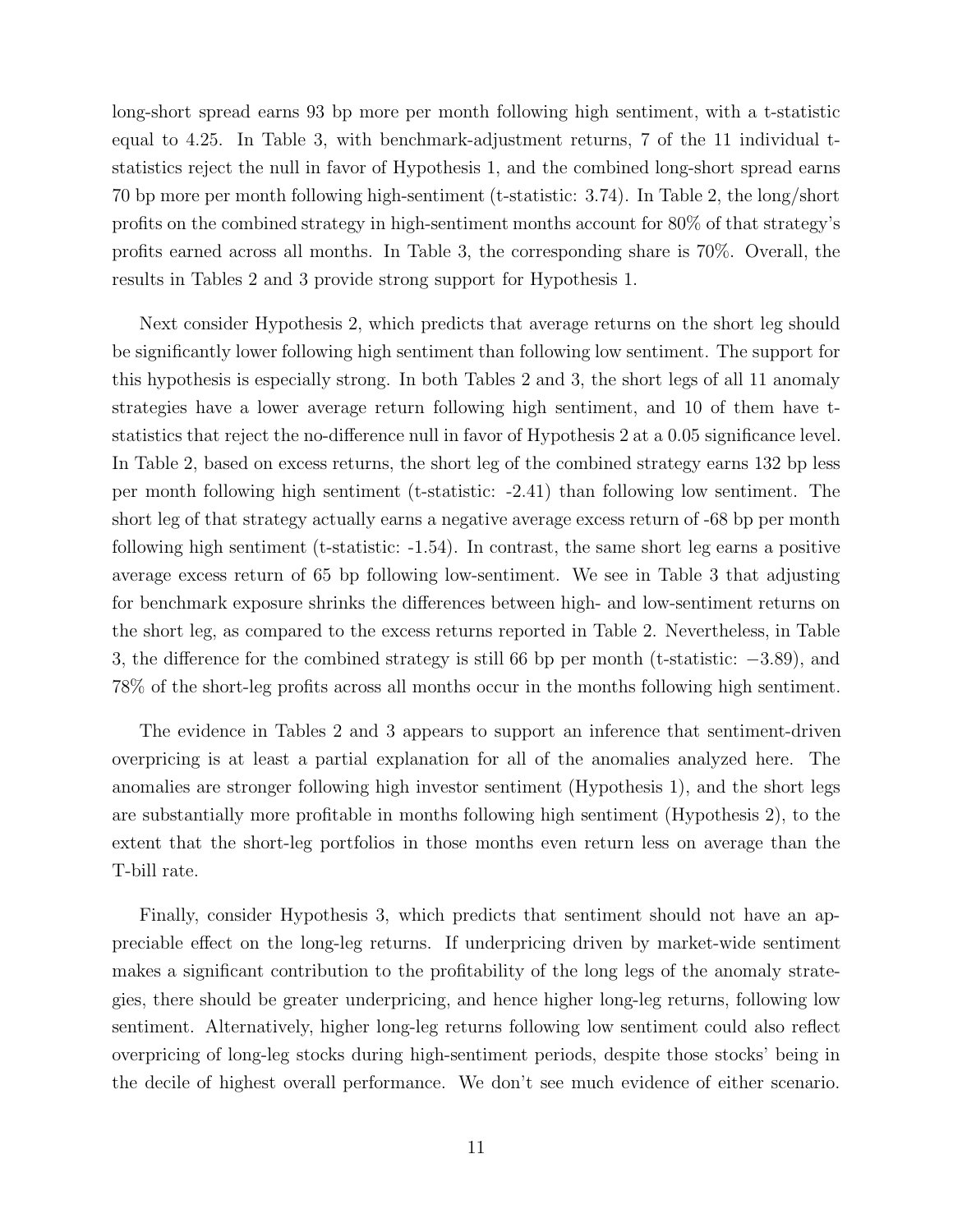In Table 2, the long legs do have higher returns following low sentiment, but only 1 of the 11 anomalies (investment/assets) has a t-statistic that rejects the no-difference null in favor of that alternative. The long leg of the combined strategy earns 39 bp less following high sentiment, but the t-statistic is only -0.93. Any evidence for sentiment effects on the long leg become even weaker after benchmark adjustment. In Table 3, none of the t-statistics reject the no-difference null in favor of higher returns following low sentiment. In fact, 8 of the 11 differences go in the opposite direction, although only 1 anomaly (net stock issues) has a significant one-tailed t-statistic  $(1.69)$ . The benchmark-adjusted return on the long leg of the combined strategy exhibits only a 4 bp difference between high- and low-sentiment periods. Overall, the evidence in Tables 2 and 3 appears to be consistent with Hypothesis 3 as well.

# 4.2. Predictive regressions

The results reported above are obtained by averaging within high-sentiment versus lowsentiment months, where the high/low classification is simply a binary measure. Here we conduct an alternative analysis, using predictive regressions to investigate whether the level of the BW sentiment index predicts returns in ways consistent with our hypotheses. Table 4 reports of results of regressing excess returns on just the lagged sentiment index. Table 5 reports results of regressing excess returns on the lagged sentiment index as well as the contemporaneous returns on the three Fama-French factors.<sup>7</sup> The latter regression thus investigates the ability of sentiment to predict benchmark-adjusted returns.

Hypothesis 1—anomalies are stronger following high sentiment—predicts a positive relation between the profitability of each long-short spread and investor sentiment. Consistent with this prediction, the slope coefficients for the spreads of all 11 anomalies are positive in both Tables 4 and 5. In Table 4, 9 of the individual t-statistics are significant at a one-tailed 0.05 significance level, while 8 are significant in Table 5. The combination strategy has a tstatistic of 3.79 in Table 4 and 2.98 in Table 5. Returns are measured in percent per month, and the sentiment index is scaled to have zero mean and unit standard deviation. Thus, for example, the slope coefficient of 0.50 for the combination strategy indicates that a onestandard-deviation increase in sentiment is associated with \$0.005 of additional long-short monthly profit on a strategy with \$1 in each leg of the spread.

 $7$ The Appendix reports, in Table A2, results based on regressing excess returns on the lagged sentiment index and just the single market factor, instead of the three Fama-French factors. The conclusions are very similar.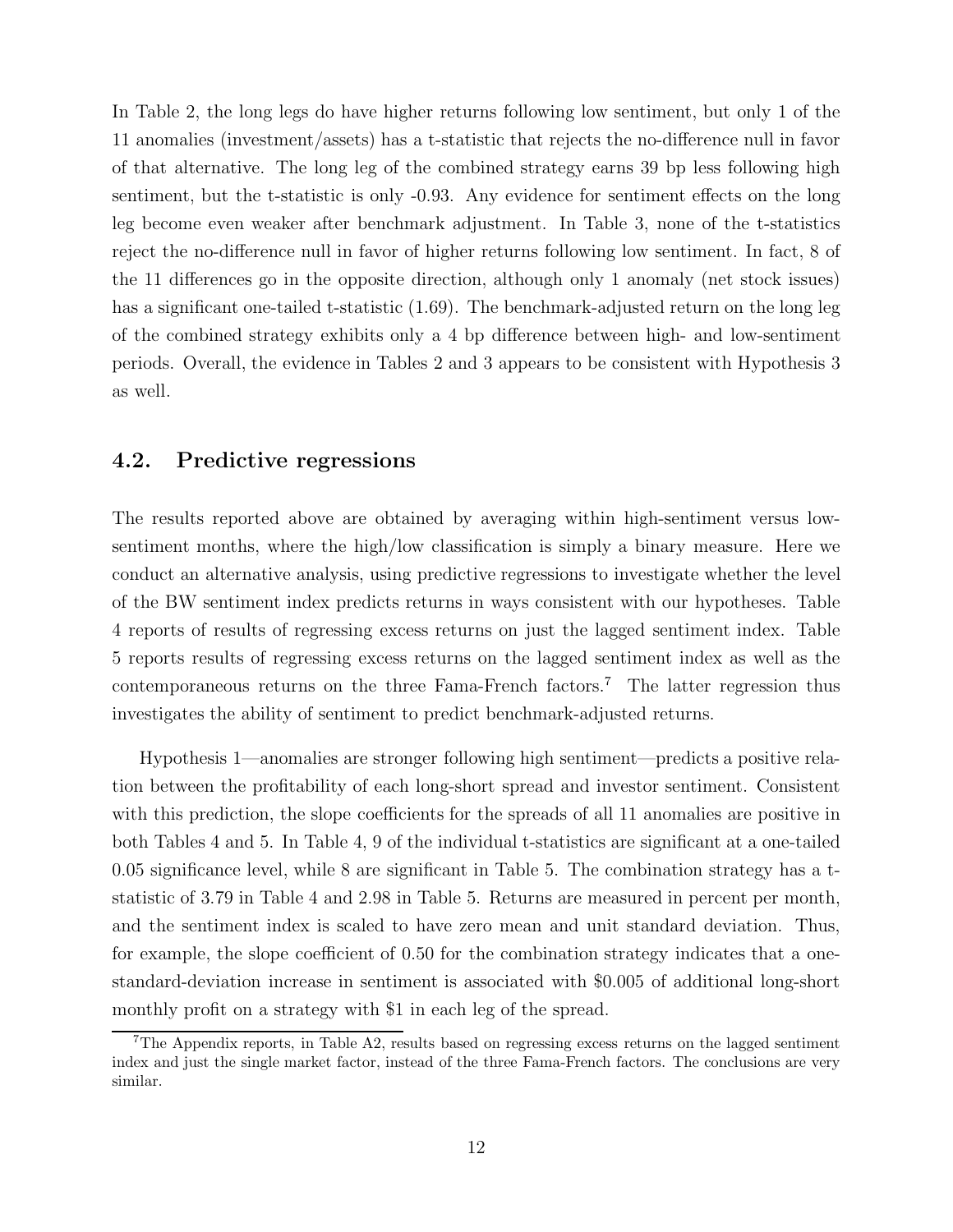Hypothesis 2—greater short-leg profits following high sentiment—predicts a negative relation between the returns on the short-leg portfolio and the lagged sentiment level. Consistent with this prediction, the slope coefficients for the short-leg returns of all 11 anomalies are negative in both Tables 4 and 5. In Table 4, all 11 individual t-statistics are significant, while 8 are significant in Table 5. The combination strategy has a t-statistic of  $-2.90$  in Table 4 and -3.01 in Table 5. In Table 4, we see that a one-standard-deviation increase in sentiment is associated with nearly a one percent lower monthly excess return on the short-leg portfolio.

Hypothesis 3 predicts no significant relation between returns on the long-leg and lagged sentiment. Here, for essentially the first time, we see that benchmark adjustment makes a noticeable difference. In Table 4, which is based simply on excess returns without benchmark adjustment, the coefficients for the long-leg returns are all negative, and 5 of the 11 are significant at an 0.05 significance level for a one-tailed test—appropriate against an alternative of sentiment-related mispricing. The combination strategy in Table 4 has a slope of -0.43, which is only half the magnitude for the short leg but is nevertheless significant (t-statistic: -1.85). After adjusting for benchmark exposures, however, we see results that essentially fall right in line with Hypothesis 3. In Table 5, which is based on returns adjusted for exposures to the Fama-French benchmarks, 7 of the 11 long-leg slopes are positive, none significantly, and only 1 of the negative slopes is significant. The combination strategy in Table 5 has a zero slope (to two decimal places) and a t-statistic of 0.15, giving a result that could not be closer to the prediction of Hypothesis 3.

In sum, results from the predictive regressions reported in Tables 4 and 5 deliver the same message as the comparisons of high- and low-sentiment periods in Tables 2 and 3. The data support a scenario in which market-wide sentiment creates overpricing, due to short-sale limitations. Sentiment-driven overpricing appears to be at least a partial explanation for the broad set of anomalies examined here.

We should also note that the potential bias in predictive regressions, as analyzed by Stambaugh (1999), appears not to be a problem in the results reported. The correlations between the predictive-regression residuals and the innovations in sentiment level obtained from a first-order autoregression are small. Applying Stambaugh's bias correction to the reported slopes in Table 4, for example, produces only small changes in the second decimal place of some of the coefficients and no changes to the others.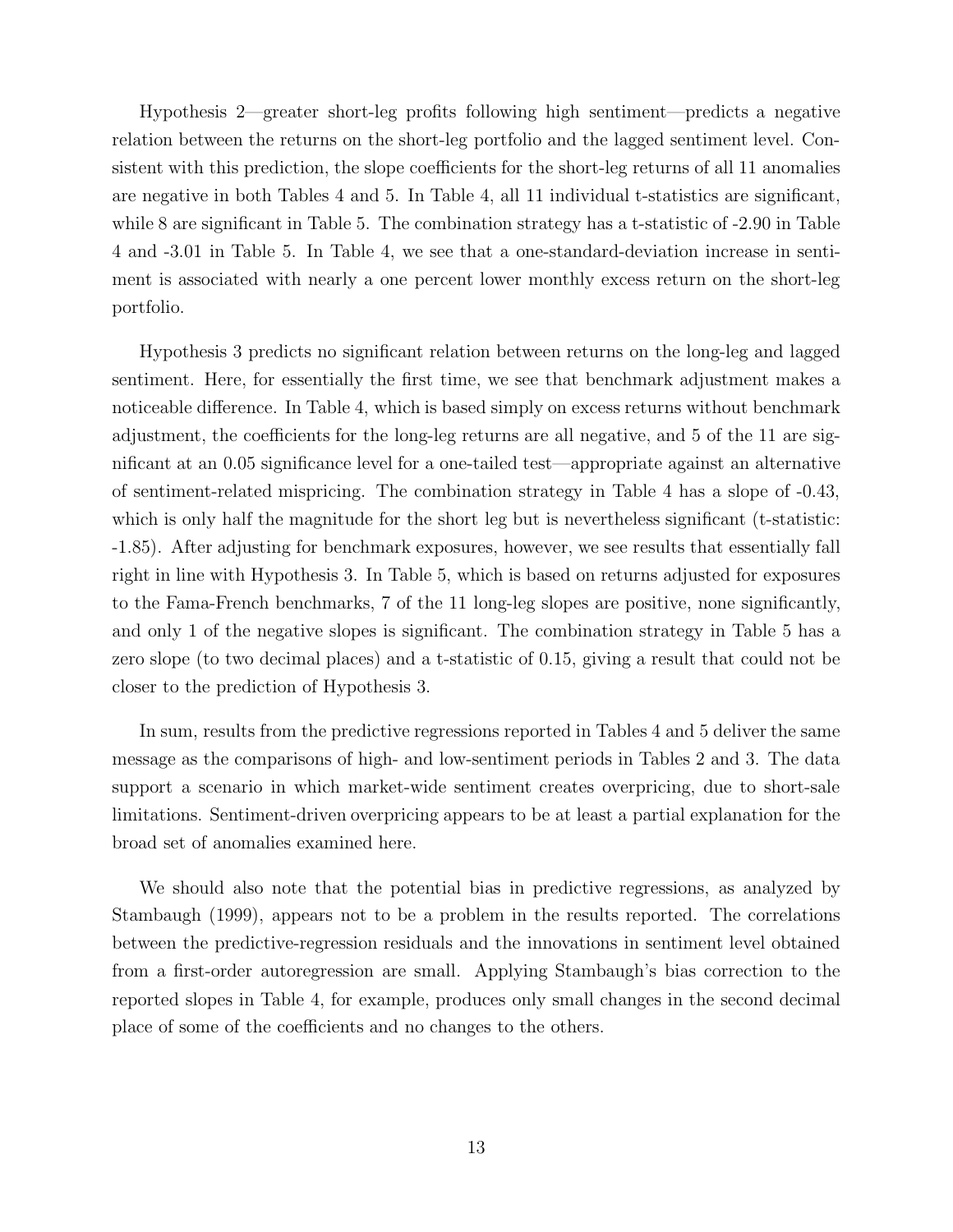# 5. Robustness

# 5.1. Controlling additional macro variables

One might be inclined to seek a risk-based explanation of our results, as an alternative to sentiment-driven overpricing. One risk-based explanation would involve an omitted risk factor to which each short leg is sensitive but each long leg is not. If the premium on that risk factor then varies over time in a manner correlated with our sentiment index, our results could obtain. Explaining why, across the 11 anomalies, there would be such differences in loadings between long and short legs presents a challenge. Even if such differences exist, however, there would remain the question of whether the omitted risk factor's premium exhibits the required correlation with sentiment. It seems reasonable to expect that variations in any risk premium would be correlated with some aspect of macroeconomic conditions.

Baker and Wurgler (2006) remove macro-related variation from their sentiment index by regressing raw sentiment measures on six macro variables: the growth in industrial production, the growth in durable, nondurable, and services consumption, the growth in employment, and a flag for NBER recessions. To assess the potential for a risk-based explanation of our results, we control for an additional set of macro-related variables that seem reasonable to entertain as being correlated with a risk premium: the default premium, the term premium, the real interest rate, the inflation rate, and CAY. The default premium is defined as the yield spread between BAA and AAA bonds, and the term premium is defined as the spread between 20-year and 1-year Treasuries. The real interest rate is defined as the most recent monthly difference between the 30-day T-bill return and the CPI inflation rate. Cay is the consumption-wealth variable defined in Lettau and Ludvigson  $(2001)^8$ 

Table 6 reports the results of regressing excess returns on the lagged sentiment index, the contemporaneous returns on the three Fama-French factors, and the five lagged macro-related variables. Thus, we investigate whether the ability of sentiment to predict benchmark-adjusted returns is robust to including macro-related fluctuations in addition to those already controlled for by Baker and Wurgler. The effects of investor sentiment remain largely unchanged by including the additional five variables: the coefficients and their t statistics are close to those in Table 5, in which the additional macro-related variables are not included.

<sup>8</sup>The bond yields are obtained from the St. Louis Federal Reserve, the T-bill return and inflation are obtained from CRSP, and Cay is obtained from Sydney Ludvigson's website.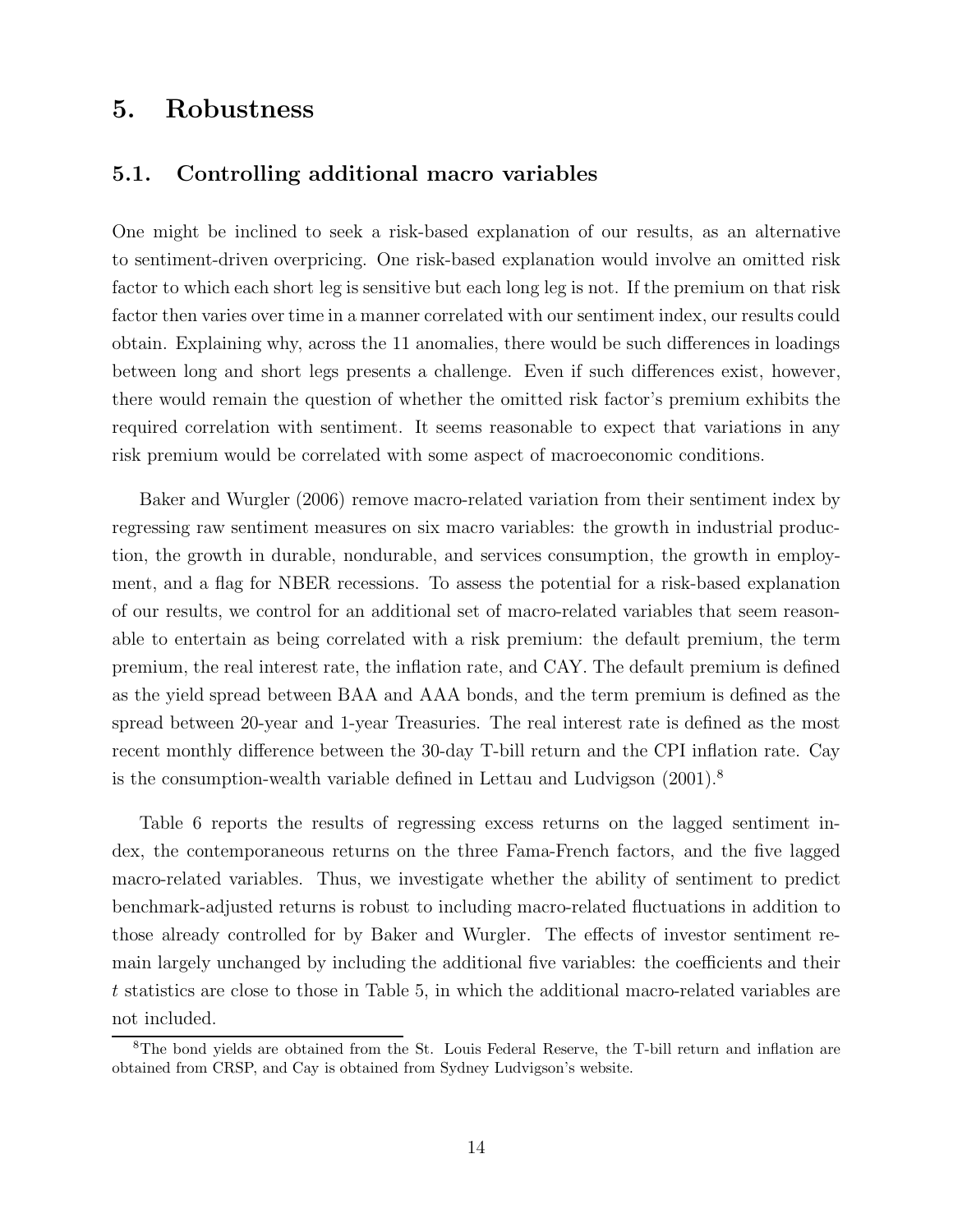In sum, if an unnamed risk factor indeed drives our results, it seems the variation over time in its premium must not be strongly related to either the six macro variables used by Baker and Wurgler or the five additional variables included in our analysis. Of course, even if such a factor does exist, there remains the challenge of explaining why, across the 11 anomalies, the short legs are sensitive to this factor while the long legs are not.

# 5.2. Alternative sentiment measures

We also investigate the robustness of our results to using an alternative sentiment index. A number of investor-sentiment studies use the University of Michigan Consumer Sentiment Index (e.g. Lemmon and Portniaguina (2006), Bergman and Roychowdhury (2008)). While the Baker-Wurgler index is a measure of sentiment based on stock-market indicators, the Michigan sentiment index is a survey-based measure. The monthly survey is mailed to a random set of 500 households and asks their views about the economy. To remove macrorelated information from the index, we follow a similar approach to Baker and Wurgler (2006). Specifically, we take the residuals from a regression of the Michigan index on the six macro-related variables used by Baker and Wurgler.<sup>9</sup>

Table 7 reports the results of regressing excess returns on the lagged Michigan sentiment index (adjusted as above) as well as the contemporaneous returns on the three Fama-French factors. Our three hypotheses are supported with the Michigan index as a proxy for sentiment. For the combination strategy of the 11 anomalies, the long-short profit is significantly higher following higher sentiment (Hypothesis 1), the short leg has lower returns following higher sentiment (Hypothesis 2), and sentiment exhibits no significant ability to predict the long-leg returns (Hypothesis 3). The patterns of the results across the 11 individual anomalies are also similar to those obtained using the Baker-Wurgler index, as reported in Table 5, although some of them are weaker.<sup>10</sup>

# 6. Conclusions

With impediments to short selling, overpricing becomes more difficult to eliminate, so a firm's stock price can reflect the views of investors who are too optimistic. With market-

<sup>&</sup>lt;sup>9</sup>The results are essentially the same if we also include the five additional macro variables discussed above.

<sup>&</sup>lt;sup>10</sup>In unreported results, we repeat the same analysis using the Conference Board Consumer Confidence Index as a proxy for sentiment, and the results are largely the same as obtained using the Michigan sentiment index. The results can be provided upon the request.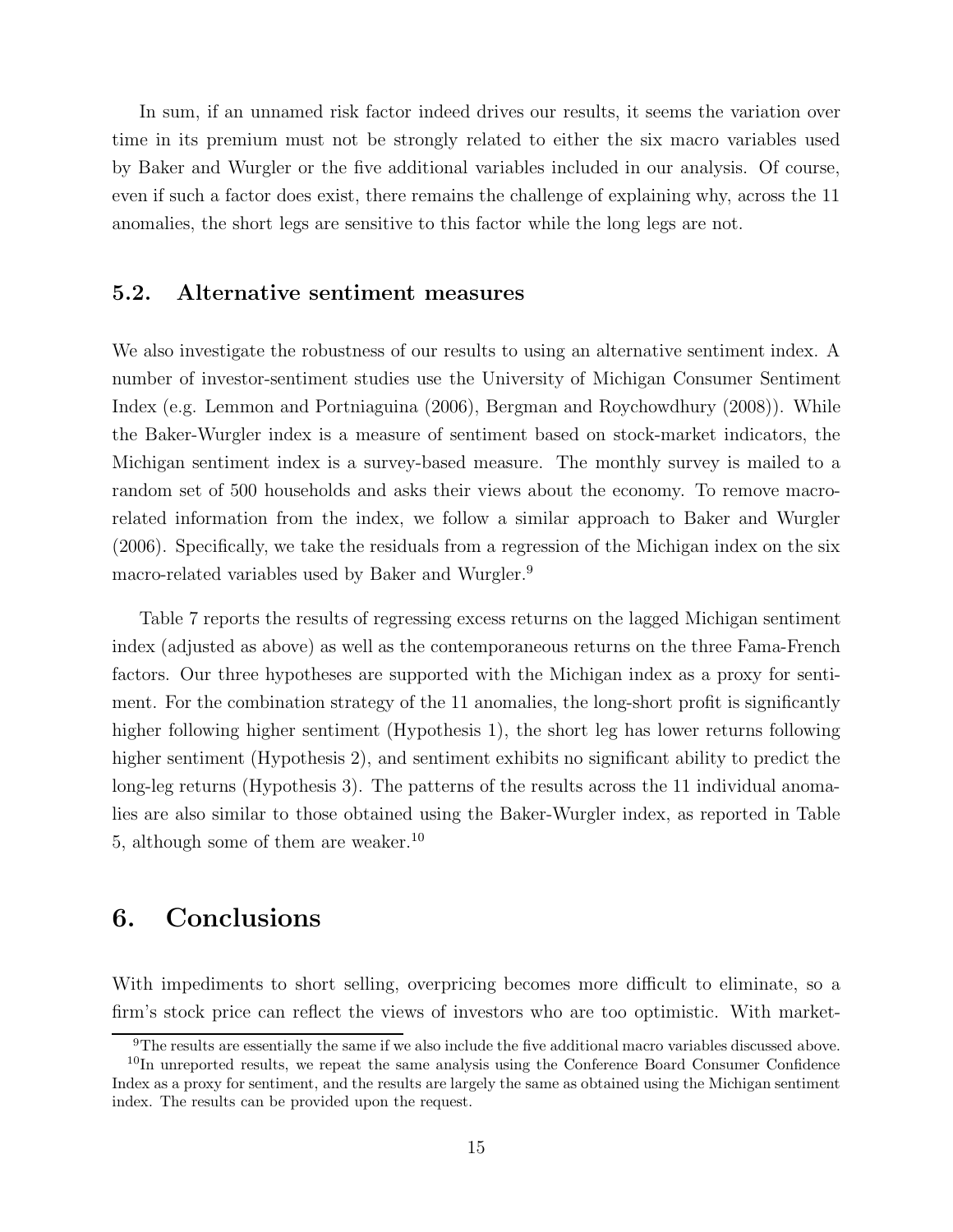wide variations in investor sentiment, such overpricing can occur for many stocks during periods of high sentiment.

Long-short strategies for a set of 11 anomalies in cross-sectional returns exhibit empirical properties consistent with a combination of short-sale impediments and market-wide sentiment. Since overpricing is more likely than underpricing in our hypothesized setting, anomalies should be stronger following periods of high sentiment, to the extent that the anomalies reflect mispricing. We indeed find greater profitability of the long-short strategies following high sentiment. If overpricing is the primary source of those greater profits, the short legs of the strategies should be more profitable following high sentiment, and we also find that implication to be supported strongly by the data. Sentiment does not exhibit a significant effect on profits from the long legs of the strategies. The latter result is also consistent with the prediction that underpricing should be less prevalent in our simple setting where short-sale impediments present the key obstacle to traders seeking to exploit mispricing.

This study does not aim to find complete explanations for each of the anomalies considered. Numerous studies have examined the individual anomalies in more detail and have provided more specifically focused contexts and interpretations. We paint the set of anomalies with an intentionally broad brush, given our objective to consider the implications when market-wide sentiment interacts with short-sale impediments. While this approach reveals novel evidence consistent with overpricing as at least a partial explanation for many anomalies, there is certainly more work ahead in order to develop a richer understanding of how sentiment plays a role in pricing financial assets.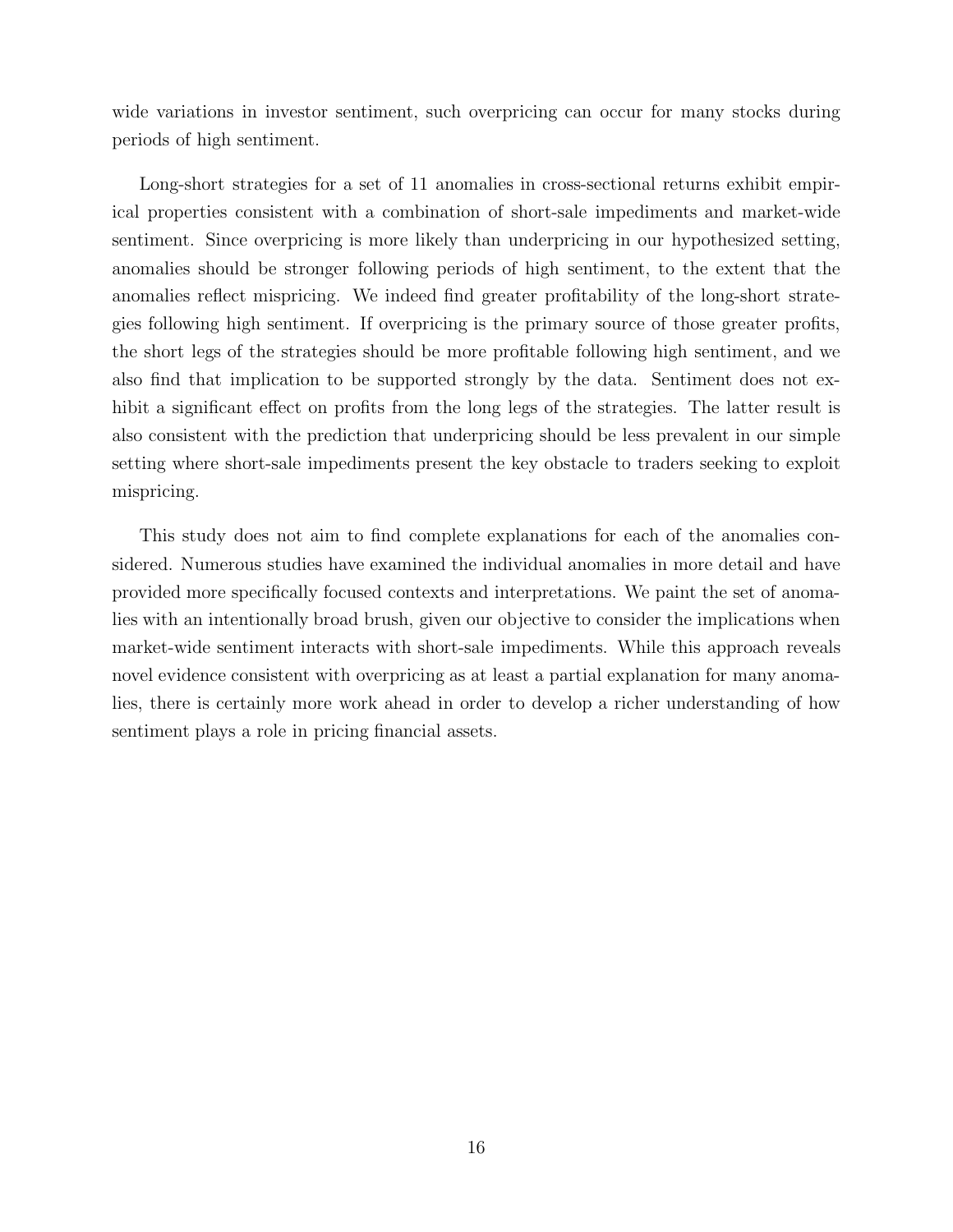

Figure 1. The investor sentiment index from 1965:07 to 2007:12. The sentiment index is the first principal component of six measures. The six measures are the closed-end fund discount, NYSE share turnover, the number of and the average of first-day returns on initial public offerings (IPOs), the equity share in new issues, and the dividend premium. To control for macro conditions, the six raw sentiment measures are regressed on the growth of industrial production, the growth of durable consumption, the growth of nondurable consumption, the growth of service consumption, the growth of employment, and a dummy variable for National Burean of Economic Research (NBER) recessions.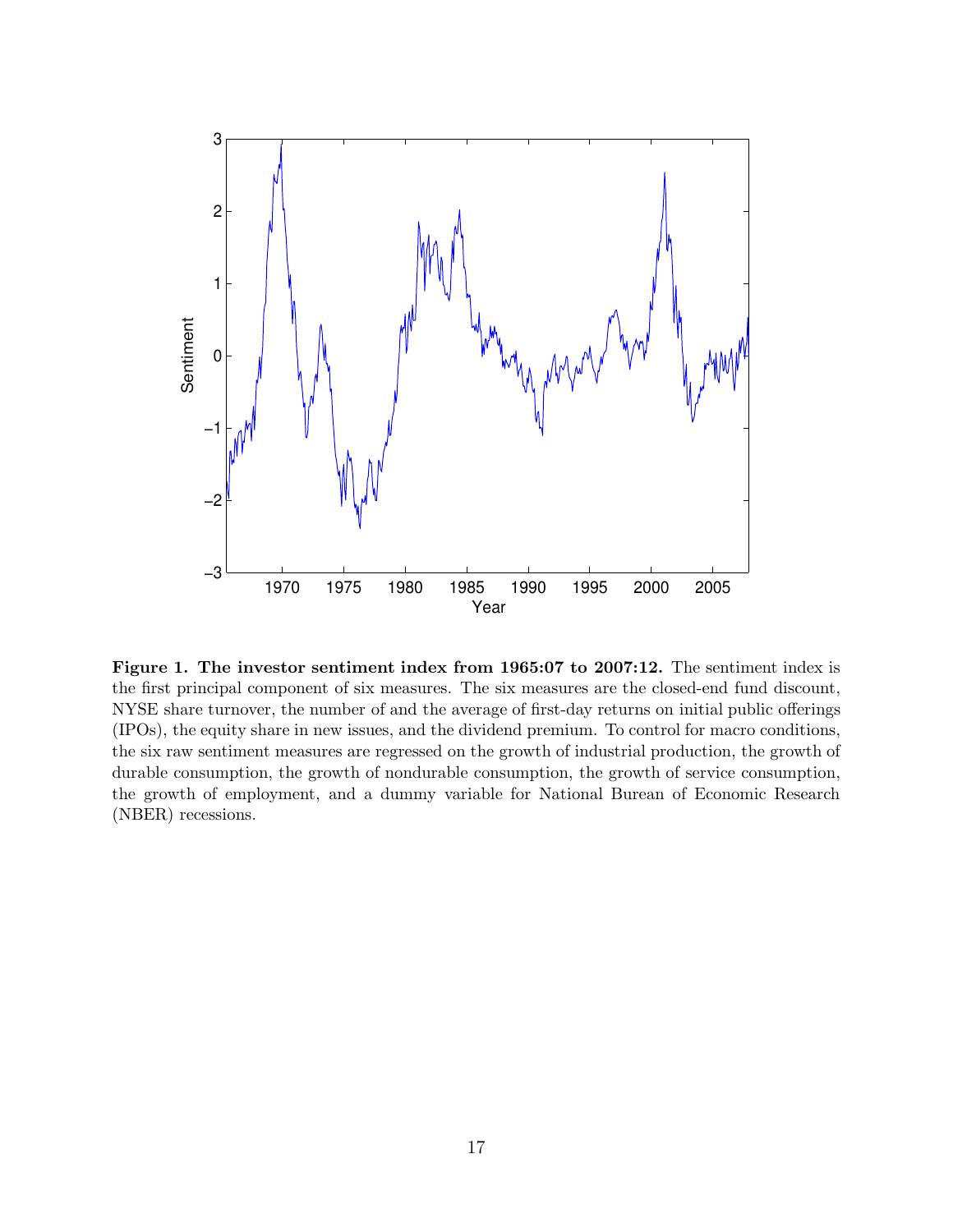#### Table 1 Anomaly Returns Across All Months

The table reports properties of returns across all months for the 11 anomalies and an equal combination of them. The sample period is from 1965:8 to 2008:1 for all but anomaly (1), whose data begin 1974:12, and anomalies (2) and (10), whose data begin 1972:1. The correlation matrix in Panel A is computed using the unequal-length series, applying the method in Stambaugh (1997). The benchmark-adjusted average returns in Panel C are estimates of  $a_i$  in the regression,

$$
R_{i,t} = a_i + bMKT_t + cSMB_t + dHML_t + \epsilon_{i,t},
$$

where  $R_{i,t}$  is a strategy's excess return in month t. All t-statistics are based on the heteroskedasticity-consistent standard errors of White (1980).

|                      |                       | (1)      | $\overline{(2)}$ | $\overline{(3)}$                  | (4)             | $\overline{(5)}$ | $\overline{(6)}$ | $\overline{(7)}$ | $\overline{(8)}$ | $\overline{(9)}$ | (10)    | (11)    | (12)    |
|----------------------|-----------------------|----------|------------------|-----------------------------------|-----------------|------------------|------------------|------------------|------------------|------------------|---------|---------|---------|
|                      |                       |          |                  | A. Correlations: Long minus short |                 |                  |                  |                  |                  |                  |         |         |         |
| (1)                  | Failure probability   | 1.00     |                  |                                   |                 |                  |                  |                  |                  |                  |         |         |         |
| (2)                  | Ohlson's O (distress) | 0.64     | 1.00             |                                   |                 |                  |                  |                  |                  |                  |         |         |         |
| (3)                  | Net stock issues      | 0.44     | 0.38             | 1.00                              |                 |                  |                  |                  |                  |                  |         |         |         |
| (4)                  | Comp. equity issues   | 0.40     | 0.32             | 0.59                              | 1.00            |                  |                  |                  |                  |                  |         |         |         |
| (5)                  | Total accruals        | 0.28     | 0.19             | 0.26                              | 0.25            | 1.00             |                  |                  |                  |                  |         |         |         |
| (6)                  | Net operating assets  | 0.20     | 0.28             | 0.30                              | 0.20            | 0.30             | 1.00             |                  |                  |                  |         |         |         |
| (7)                  | Momentum              | 0.53     | 0.19             | 0.23                              | 0.25            | 0.16             | 0.17             | 1.00             |                  |                  |         |         |         |
| (8)                  | Gross profitability   | 0.28     | 0.28             | 0.12                              | $-0.07$         | $-0.14$          | 0.14             | 0.20             | 1.00             |                  |         |         |         |
| (9)                  | Asset growth          | 0.07     | $-0.10$          | 0.37                              | 0.33            | 0.25             | 0.28             | 0.13             | $-0.16$          | 1.00             |         |         |         |
| (10)                 | Return on assets      | 0.67     | 0.62             | 0.32                              | 0.21            | 0.12             | 0.14             | 0.31             | 0.35             | $-0.08$          | 1.00    |         |         |
| (11)                 | Investment/assets     | $0.04\,$ | $-0.05$          | 0.26                              | 0.25            | 0.36             | 0.28             | 0.06             | $-0.19$          | 0.61             | $-0.08$ | 1.00    |         |
| (12)                 | Combination           | 0.83     | 0.66             | 0.65                              | 0.58            | 0.47             | 0.48             | 0.61             | 0.32             | 0.37             | 0.66    | 0.33    | 1.00    |
| Excess Returns<br>В. |                       |          |                  |                                   |                 |                  |                  |                  |                  |                  |         |         |         |
|                      |                       |          |                  |                                   | Means           |                  |                  |                  |                  |                  |         |         |         |
| Long leg             |                       | 0.94     | 0.51             | 0.70                              | 0.62            | 0.72             | 0.71             | 1.11             | 0.69             | 1.00             | 0.64    | 0.91    | 0.76    |
| Short leg            |                       | $-0.01$  | $-0.19$          | 0.07                              | 0.20            | 0.13             | 0.06             | $-0.45$          | 0.29             | 0.04             | $-0.34$ | 0.15    | $-0.01$ |
|                      | Long minus short      | 0.95     | 0.70             | 0.63                              | 0.42            | 0.58             | 0.65             | 1.56             | $0.40\,$         | 0.96             | 0.98    | 0.75    | 0.77    |
|                      |                       |          |                  |                                   | $t$ -statistics |                  |                  |                  |                  |                  |         |         |         |
| Long leg             |                       | 3.97     | 2.18             | 3.66                              | 3.47            | 2.54             | 2.98             | 3.81             | 3.20             | 3.82             | 2.56    | 3.65    | 3.57    |
| Short leg            |                       | $-0.01$  | $-0.51$          | 0.27                              | 0.79            | 0.40             | 0.22             | $-1.23$          | 1.33             | 0.14             | $-0.88$ | 0.57    | $-0.05$ |
|                      | Long minus short      | 2.55     | 2.83             | 5.11                              | 2.59            | 3.11             | 4.41             | 5.45             | 2.45             | 5.34             | 3.53    | 5.22    | 6.91    |
|                      |                       |          |                  | C. Benchmark-Adjusted Returns     |                 |                  |                  |                  |                  |                  |         |         |         |
|                      |                       |          |                  |                                   | Means           |                  |                  |                  |                  |                  |         |         |         |
| Long leg             |                       | 0.39     | 0.21             | 0.20                              | 0.02            | 0.26             | 0.25             | 0.63             | 0.43             | 0.22             | 0.38    | 0.17    | 0.28    |
| Short leg            |                       | $-1.16$  | $-0.93$          | $-0.46$                           | $-0.41$         | $-0.34$          | $-0.51$          | $-1.14$          | $-0.23$          | $-0.44$          | $-0.90$ | $-0.37$ | $-0.60$ |
|                      | Long minus short      | 1.55     | 1.13             | 0.66                              | 0.43            | 0.61             | 0.76             | 1.77             | 0.66             | 0.66             | 1.28    | 0.54    | 0.87    |
|                      |                       |          |                  |                                   | $t-statistics$  |                  |                  |                  |                  |                  |         |         |         |
| Long leg             |                       | 3.39     | 3.37             | 3.87                              | 0.29            | 1.85             | 2.27             | 4.95             | 4.42             | 1.76             | 4.40    | 1.59    | 7.66    |
| Short leg            |                       | $-4.53$  | $-6.17$          | $-4.62$                           | $-3.85$         | $-2.24$          | $-4.75$          | $-5.11$          | $-2.19$          | $-3.93$          | $-4.29$ | $-3.30$ | $-7.07$ |
|                      | Long minus short      | 5.00     | 7.13             | 5.96                              | 3.18            | 3.09             | 4.98             | 5.82             | 4.30             | 3.94             | 5.48    | 3.78    | 9.38    |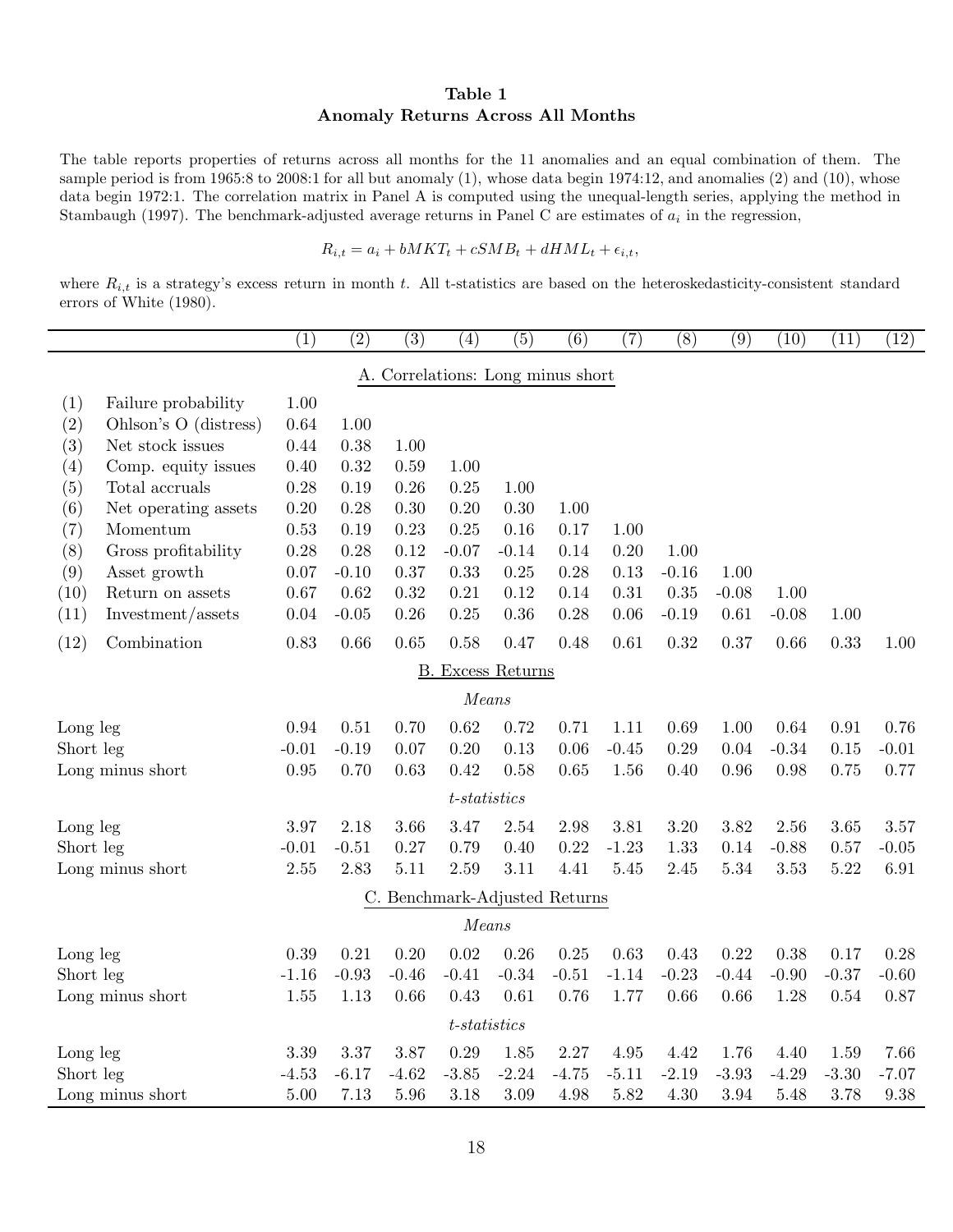# Table 2 Anomalies During Periods of High and Low Investor Sentiment: Excess Returns on Long-Short Strategies

The table reports average returns in excess of the one-month T-bill in months following high and low levels of investor sentiment, as classified based on the median level of the index of Baker and Wurgler (2006). Also reported are returns on a strategy that equally combines the strategies available within a given month. The sample period is from 1965:8 to 2008:1 for all but anomaly (1), whose data begin 1974:12, and anomalies (2) and (10), whose data begin 1972:1. All t-statistics are based on the heteroskedasticity-consistent standard errors of White (1980).

 $\overline{\phantom{a}}$ 

|                       |          | Long Leg   |                 |           | Short Leg |           |        | $Long - Short$ |        |  |  |  |
|-----------------------|----------|------------|-----------------|-----------|-----------|-----------|--------|----------------|--------|--|--|--|
|                       | High     | Low        | High            | High      | Low       | High      | High   | Low            | High   |  |  |  |
|                       | Sent.    | Sent.      | $-\mathrm{Low}$ | Sent.     | Sent.     | $-Low$    | Sent.  | Sent.          | $-Low$ |  |  |  |
| Failure probability   | 0.77     | 1.14       | $-0.38$         | $-1.10$   | 1.25      | $-2.34$   | 1.86   | $-0.10$        | 1.96   |  |  |  |
|                       | (2.16)   | (3.74)     | $(-0.81)$       | $(-1.54)$ | (2.26)    | $(-2.60)$ | (3.25) | $(-0.24)$      | (2.72) |  |  |  |
| Ohlson's O (distress) | 0.42     | 0.61       | $-0.19$         | $-0.98$   | 0.61      | $-1.59$   | 1.40   | $-0.00$        | 1.40   |  |  |  |
|                       | (1.14)   | (2.06)     | $(-0.41)$       | $(-1.69)$ | (1.33)    | $(-2.15)$ | (3.81) | $(-0.01)$      | (2.85) |  |  |  |
| Net stock issues      | 0.64     | 0.75       | $-0.11$         | $-0.50$   | 0.63      | $-1.13$   | 1.14   | 0.12           | 1.02   |  |  |  |
|                       | (2.22)   | (3.04)     | $(-0.28)$       | $(-1.26)$ | (2.10)    | $(-2.28)$ | (5.71) | (0.88)         | (4.20) |  |  |  |
| Comp. equity issues   | 0.53     | 0.72       | $-0.19$         | $-0.28$   | 0.69      | $-0.97$   | 0.81   | 0.02           | 0.79   |  |  |  |
|                       | (1.93)   | (3.08)     | $(-0.52)$       | $(-0.72)$ | (2.13)    | $(-1.91)$ | (3.19) | (0.13)         | (2.46) |  |  |  |
| Total accruals        | 0.37     | 1.07       | $-0.71$         | $-0.57$   | 0.84      | $-1.41$   | 0.94   | 0.23           | 0.70   |  |  |  |
|                       | (0.82)   | (3.10)     | $(-1.25)$       | $(-1.06)$ | (2.22)    | $(-2.14)$ | (3.11) | (1.04)         | (1.88) |  |  |  |
| Net operating assets  | $0.50\,$ | 0.92       | $-0.43$         | $-0.57$   | 0.69      | $-1.26$   | 1.07   | 0.24           | 0.83   |  |  |  |
|                       | (1.36)   | (3.01)     | $(-0.90)$       | $(-1.37)$ | (2.20)    | $(-2.41)$ | (4.66) | (1.29)         | (2.84) |  |  |  |
| Momentum              | 0.78     | 1.43       | $-0.64$         | $-1.24$   | 0.34      | $-1.58$   | 2.03   | 1.09           | 0.93   |  |  |  |
|                       | (1.69)   | (4.12)     | $(-1.11)$       | $(-2.14)$ | (0.76)    | $(-2.16)$ | (4.49) | (3.12)         | (1.64) |  |  |  |
| Gross profitability   | 0.59     | 0.79       | $-0.20$         | $-0.06$   | 0.64      | $-0.70$   | 0.65   | 0.15           | 0.50   |  |  |  |
|                       | (1.84)   | (2.73)     | $(-0.47)$       | $(-0.18)$ | (2.48)    | $(-1.62)$ | (2.93) | (0.64)         | (1.53) |  |  |  |
| Asset growth          | 0.79     | 1.22       | $-0.43$         | $-0.60$   | 0.68      | $-1.27$   | 1.39   | 0.54           | 0.85   |  |  |  |
|                       | (2.14)   | (3.26)     | $(-0.81)$       | $(-1.30)$ | (1.92)    | $(-2.20)$ | (5.04) | (2.34)         | (2.37) |  |  |  |
| Return on assets      | 0.61     | 0.66       | $-0.05$         | $-1.10$   | 0.44      | $-1.55$   | 1.72   | 0.22           | 1.50   |  |  |  |
|                       | (1.60)   | (2.10)     | $(-0.10)$       | $(-1.78)$ | (1.00)    | $(-2.02)$ | (4.01) | (0.65)         | (2.74) |  |  |  |
| Investment/assets     | 0.44     | 1.38       | $-0.94$         | $-0.47$   | 0.78      | $-1.25$   | 0.91   | 0.60           | 0.30   |  |  |  |
|                       | (1.19)   | (4.13)     | $(-1.90)$       | $(-1.14)$ | (2.25)    | $(-2.32)$ | (4.48) | (2.93)         | (1.06) |  |  |  |
| Combination           | $0.56\,$ | $\rm 0.95$ | $-0.39$         | $-0.68$   | 0.65      | $-1.32$   | 1.23   | 0.31           | 0.93   |  |  |  |
|                       | (1.72)   | (3.51)     | $(-0.93)$       | $(-1.54)$ | (1.96)    | $(-2.41)$ | (6.64) | (2.64)         | (4.25) |  |  |  |
|                       |          |            |                 |           |           |           |        |                |        |  |  |  |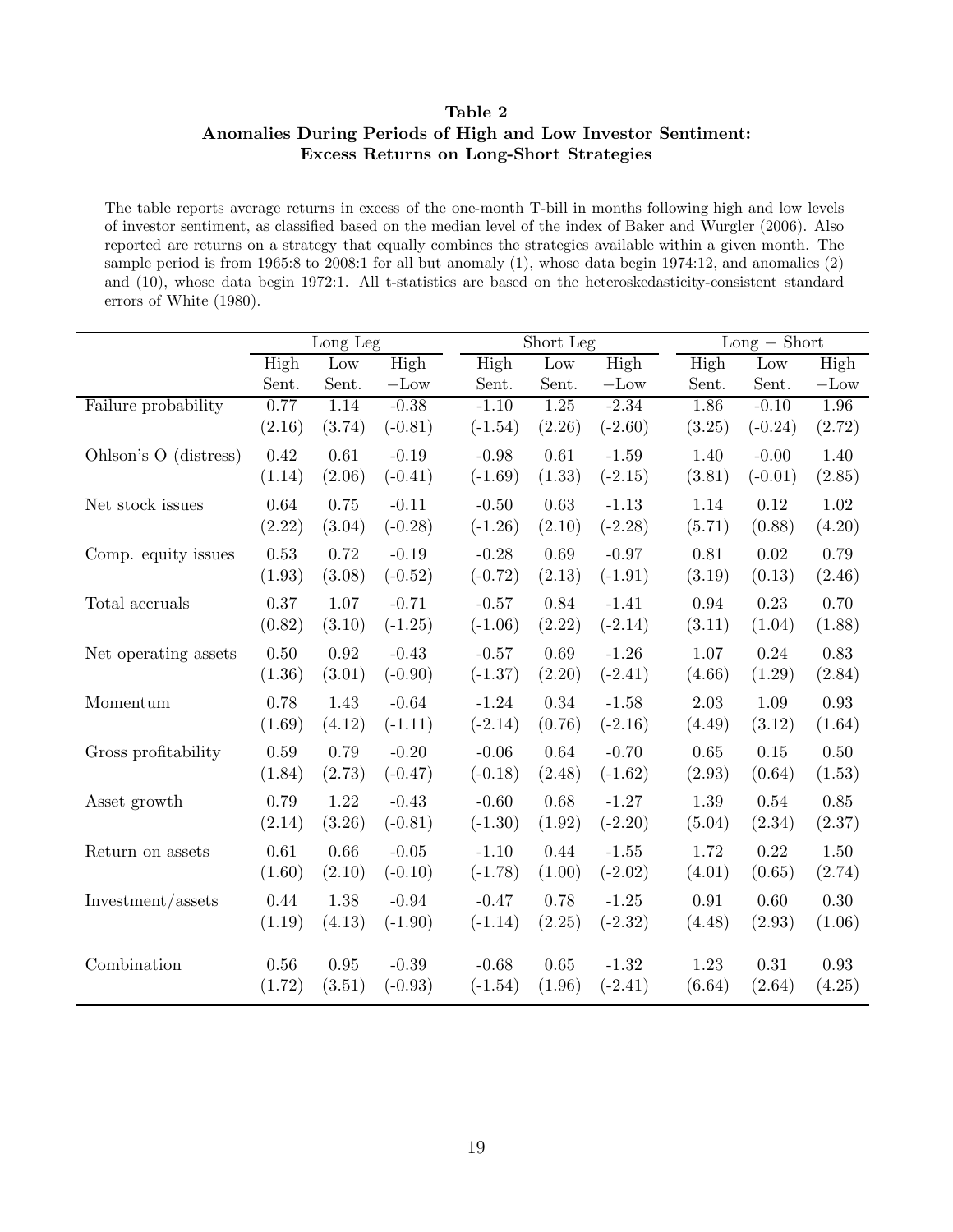# Table 3 Anomalies During Periods of High and Low Investor Sentiment: Benchmark-Adjusted Returns on Long-Short Strategies

The table reports average benchmark-adjusted returns following high and low levels of investor sentiment, as classified based on the median level of the index of Baker and Wurgler (2006). The average returns in highand low-sentiment periods are estimates of  $a_H$  and  $a_L$  in the regression,

 $R_{i,t} = a_H d_{H,t} + a_L d_{L,t} + bMKT_t + cSMB_t + dHML_t + \epsilon_{i,t},$ 

where  $d_{H,t}$  and  $d_{L,t}$  are dummy variables indicating high- and low-sentiment periods, and  $R_{i,t}$  is the excess return in month  $t$  on either the long leg, the short leg, or the difference. Also reported are returns on a strategy that equally combines the strategies available within a given month. The sample period is from 1965:8 to 2008:1 for all but anomaly (1), whose data begin 1974:12, and anomalies (2) and (10), whose data begin 1972:1. All t-statistics are based on the heteroskedasticity-consistent standard errors of White (1980).

|                       |                    | Long Leg       |                    |                      | Short Leg |                      |        | $Long - Short$ |        |  |  |
|-----------------------|--------------------|----------------|--------------------|----------------------|-----------|----------------------|--------|----------------|--------|--|--|
|                       | High               | Low            | High               | High                 | Low       | High                 | High   | Low            | High   |  |  |
|                       | Sent.              | Sent.          | $-\mathrm{Low}$    | Sent.                | Sent.     | $-Low$               | Sent.  | Sent.          | $-Low$ |  |  |
| Failure probability   | 0.43               | 0.33           | $\overline{0.10}$  | $-1.65$              | $-0.58$   | $-1.07$              | 2.08   | 0.91           | 1.17   |  |  |
|                       | (2.52)             | (2.33)         | (0.44)             | $(-4.33)$            | $(-1.81)$ | $(-2.19)$            | (4.45) | (2.39)         | (1.95) |  |  |
| Ohlson's O (distress) | 0.25               | $0.16\,$       | $0.09\,$           | $-1.24$              | $-0.60$   | $-0.64$              | 1.49   | 0.76           | 0.73   |  |  |
|                       | (2.70)             | (2.09)         | (0.72)             | $(-5.29)$            | $(-3.23)$ | $(-2.16)$            | (6.13) | (3.77)         | (2.32) |  |  |
| Net stock issues      | 0.28               | 0.11           | 0.17               | $-0.80$              | $-0.12$   | $-0.68$              | 1.08   | 0.23           | 0.85   |  |  |
|                       | (3.68)             | (1.68)         | (1.69)             | $(-4.86)$            | $(-1.09)$ | $(-3.42)$            | (6.19) | (1.79)         | (3.90) |  |  |
| Comp. equity issues   | 0.08               | $-0.03$        | 0.11               | $-0.64$              | $-0.17$   | $-0.47$              | 0.72   | 0.14           | 0.58   |  |  |
|                       | (0.69)             | $(-0.31)$      | (0.72)             | $(-3.62)$            | $(-1.57)$ | $(-2.26)$            | (3.40) | (0.89)         | (2.23) |  |  |
| Total accruals        | 0.19               | 0.34           | $-0.14$            | $-0.70$              | 0.02      | $-0.73$              | 0.89   | 0.31           | 0.58   |  |  |
|                       | (0.85)             | (2.13)         | $(-0.53)$          | $(-2.88)$            | (0.15)    | $(-2.53)$            | (3.02) | (1.33)         | (1.60) |  |  |
| Net operating assets  | 0.22               | 0.27           | $-0.05$            | $-0.87$              | $-0.15$   | $-0.72$              | 1.09   | 0.42           | 0.67   |  |  |
|                       | (1.36)             | (2.04)         | $(-0.24)$          | $(-4.94)$            | $(-1.25)$ | $(-3.40)$            | (4.78) | (2.20)         | (2.30) |  |  |
| Momentum              | 0.66               | 0.60           | 0.06               | $-1.51$              | $-0.76$   | $-0.75$              | 2.17   | 1.36           | 0.81   |  |  |
|                       | (3.64)             | (3.46)         | (0.23)             | $(-4.03)$            | $(-3.22)$ | $(-1.69)$            | (4.46) | (3.87)         | (1.35) |  |  |
| Gross profitability   | 0.46               | 0.41           | 0.05               | $-0.40$              | $-0.06$   | $-0.33$              | 0.85   | 0.47           | 0.38   |  |  |
|                       | (3.17)             | (3.25)         | (0.26)             | $(-2.43)$            | $(-0.47)$ | $(-1.59)$            | (3.77) | (2.23)         | (1.24) |  |  |
| Asset growth          | 0.37               | 0.07           | 0.30               | $-0.82$              | $-0.06$   | $-0.76$              | 1.18   | 0.13           | 1.05   |  |  |
|                       | (2.23)             | (0.38)         | (1.29)             | $(-4.48)$            | $(-0.48)$ | $(-3.43)$            | (4.81) | (0.60)         | (3.35) |  |  |
| Return on assets      | 0.49               | 0.27           | 0.23               | $-1.26$              | $-0.51$   | $-0.75$              | 1.75   | 0.78           | 0.97   |  |  |
|                       | (4.01)             | (2.26)         | (1.35)             | $(-3.98)$            | $(-2.01)$ | $(-1.88)$            | (5.00) | (2.66)         | (2.16) |  |  |
| Investment/assets     | $0.01\,$           | 0.32           | $-0.31$            | $-0.73$              | $-0.01$   | $-0.72$              | 0.74   | 0.33           | 0.41   |  |  |
|                       | (0.09)             | (2.53)         | $(-1.57)$          | $(-4.31)$            | $(-0.07)$ | $(-3.34)$            | (3.75) | (1.76)         | (1.54) |  |  |
|                       |                    |                |                    |                      | $-0.26$   |                      | 1.22   |                | 0.70   |  |  |
| Combination           | $0.30\,$<br>(5.62) | 0.26<br>(5.40) | $0.04\,$<br>(0.62) | $-0.92$<br>$(-6.46)$ | $(-2.95)$ | $-0.66$<br>$(-3.89)$ | (7.92) | 0.52<br>(5.01) | (3.74) |  |  |
|                       |                    |                |                    |                      |           |                      |        |                |        |  |  |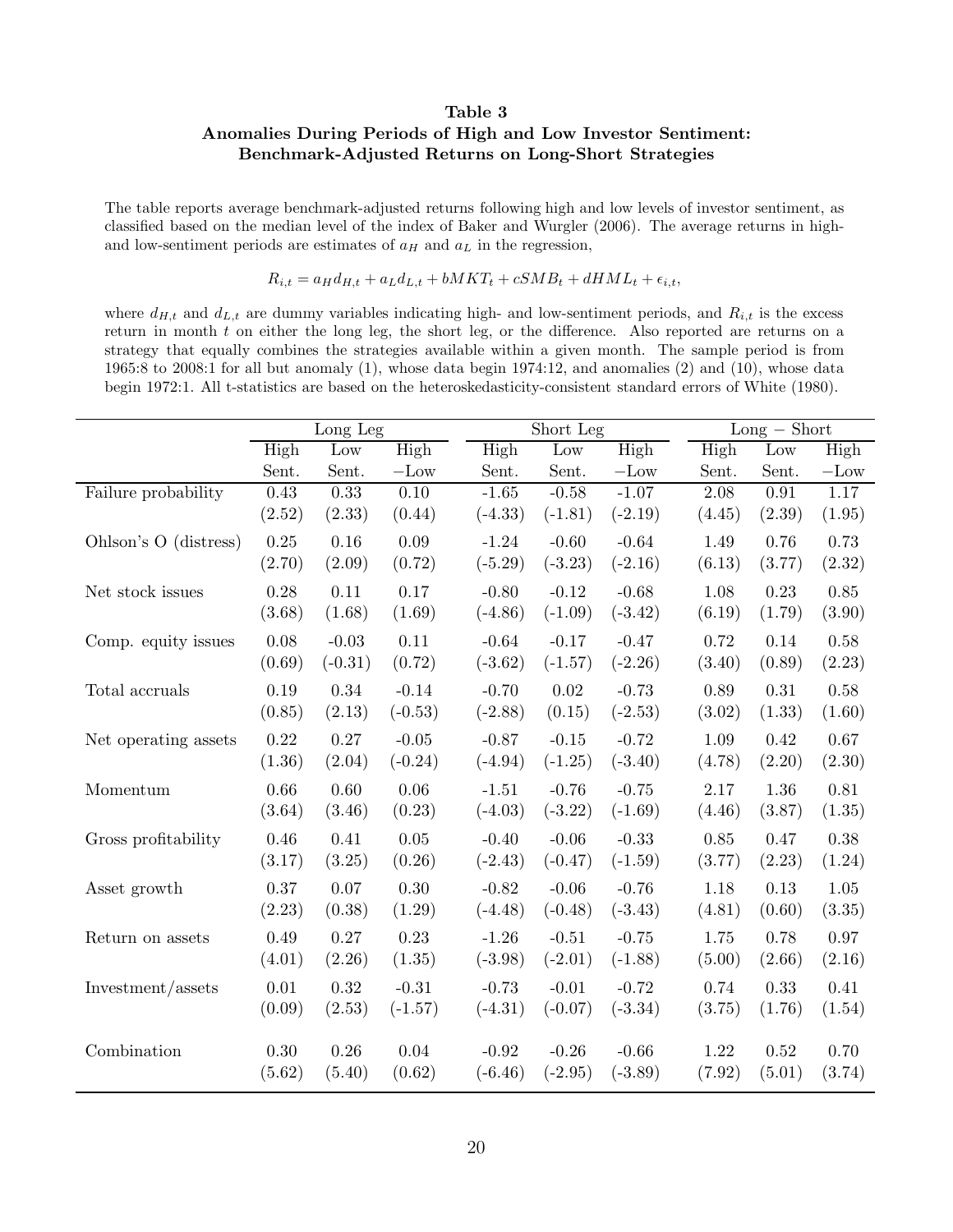## Table 4 Investor Sentiment and Anomalies: Predictive Regressions for Excess Returns on Long-Short Strategies

The table reports estimates of  $b$  in the regression,

$$
R_{i,t} = a + bS_{t-1} + u_t,
$$

where  $R_{i,t}$  is the excess return in month t on either the long leg, the short leg, or the difference, and  $S_t$  is the level of the investor-sentiment index of Baker and Wurgler (2006). Also reported are returns on a strategy that equally combines the strategies available within a given month. The sample period is from 1965:8 to 2008:1 for all but anomaly (1), whose data begin 1974:12, and anomalies (2) and (10), whose data begin 1972:1. All t-statistics are based on the heteroskedasticity-consistent standard errors of White (1980).

|                       | Long Leg         |         |                  | Short Leg |                  | $Long - Short$ |  |  |
|-----------------------|------------------|---------|------------------|-----------|------------------|----------------|--|--|
|                       | $\boldsymbol{b}$ | t-stat. | $\boldsymbol{b}$ | t-stat.   | $\boldsymbol{b}$ | t-stat.        |  |  |
| Failure probability   | $-0.43$          | $-1.74$ | $-1.80$          | $-2.99$   | 1.37             | 2.59           |  |  |
| Ohlson's O (distress) | $-0.24$          | $-0.80$ | $-1.09$          | $-2.31$   | 0.85             | 2.95           |  |  |
| Net stock issues      | $-0.28$          | $-1.38$ | $-0.84$          | $-2.92$   | 0.55             | 3.93           |  |  |
| Comp. equity issues   | $-0.21$          | $-1.12$ | $-0.68$          | $-2.38$   | 0.47             | 2.68           |  |  |
| Total accruals        | $-0.59$          | $-1.82$ | $-0.96$          | $-2.49$   | 0.37             | 1.77           |  |  |
| Net operating assets  | $-0.34$          | $-1.29$ | $-0.83$          | $-2.76$   | 0.49             | 3.50           |  |  |
| Momentum              | $-0.69$          | $-2.38$ | $-1.02$          | $-2.41$   | 0.33             | 1.07           |  |  |
| Gross profitability   | $-0.22$          | $-0.94$ | $-0.54$          | $-2.21$   | 0.32             | 1.81           |  |  |
| Asset growth          | $-0.48$          | $-1.68$ | $-0.91$          | $-2.66$   | 0.44             | 2.16           |  |  |
| Return on assets      | $-0.20$          | $-0.66$ | $-1.14$          | $-2.35$   | 0.94             | 2.79           |  |  |
| Investment/assets     | $-0.70$          | $-2.46$ | $-0.77$          | $-2.51$   | 0.07             | 0.49           |  |  |
| Combination           | $-0.43$          | -1.85   | $-0.93$          | $-2.90$   | 0.50             | 3.79           |  |  |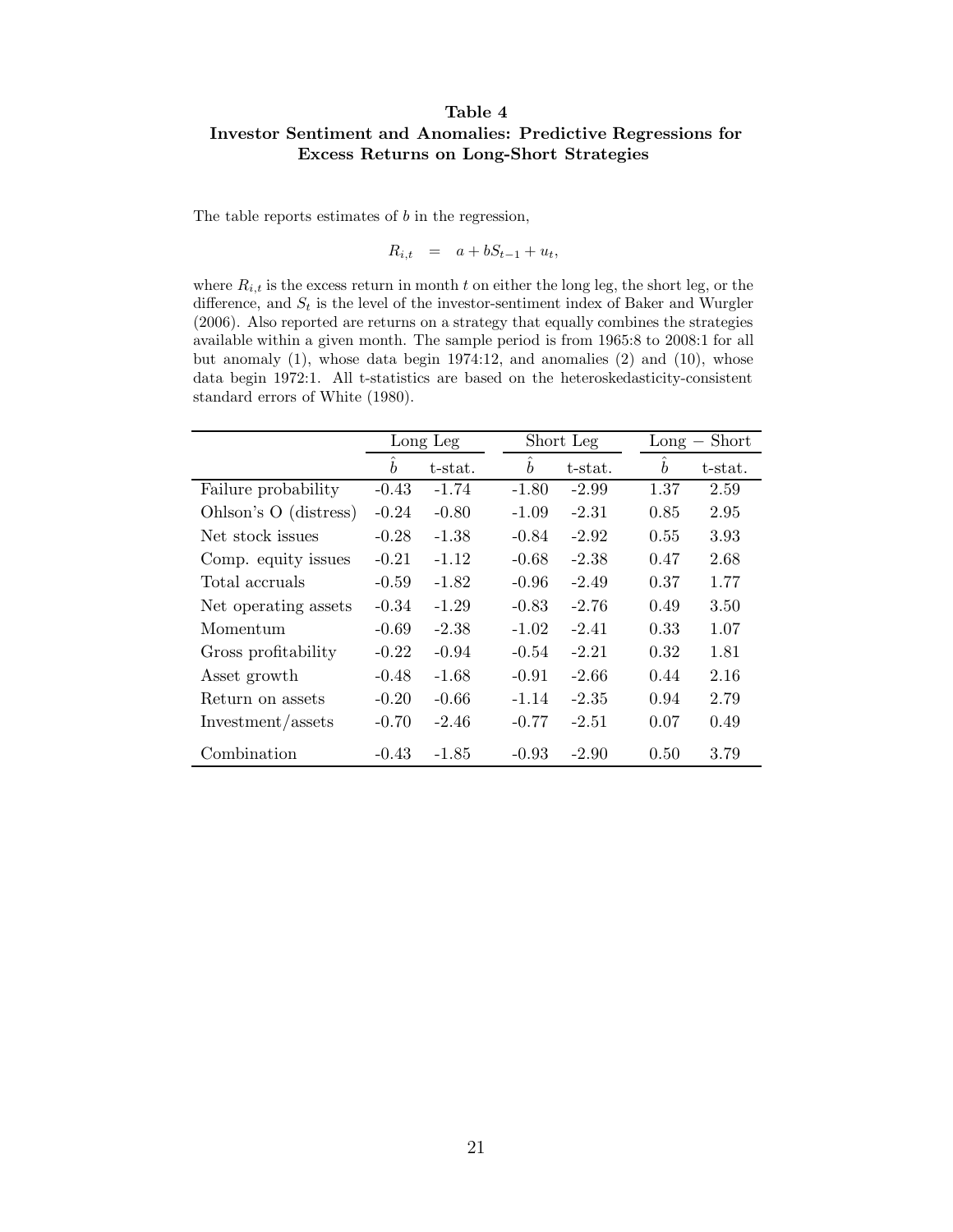#### Table 5

#### Investor Sentiment and Anomalies: Predictive Regressions for Benchmark-Adjusted Returns on Long-Short Strategies

The table reports estimates of  $b$  in the regression,

$$
R_{i,t} = a + bS_{t-1} + cMKT_t + dSMB_t + eHML_t + u_t,
$$

where  $R_{i,t}$  is the excess return in month t on either the long leg, the short leg, or the difference, and  $S_t$  is the level of the investor-sentiment index of Baker and Wurgler (2006). Also reported are returns on a strategy that equally combines the strategies available within a given month. The sample period is from 1965:8 to 2008:1 for all but anomaly (1), whose data begin 1974:12, and anomalies (2) and (10), whose data begin 1972:1. All t-statistics are based on the heteroskedasticity-consistent standard errors of White (1980).

|                       |                            | Long Leg |                  | Short Leg |                  | $Long - Short$ |
|-----------------------|----------------------------|----------|------------------|-----------|------------------|----------------|
|                       | $\sim$<br>$\boldsymbol{b}$ | t-stat.  | $\boldsymbol{b}$ | t-stat.   | $\boldsymbol{b}$ | t-stat.        |
| Failure probability   | $-0.01$                    | $-0.09$  | $-0.92$          | $-2.79$   | 0.91             | 2.15           |
| Ohlson's O (distress) | 0.07                       | 0.95     | $-0.52$          | $-2.64$   | 0.59             | 3.03           |
| Net stock issues      | 0.01                       | 0.13     | $-0.38$          | $-3.58$   | 0.39             | 3.38           |
| Comp. equity issues   | 0.02                       | 0.29     | $-0.21$          | $-1.89$   | 0.23             | 1.77           |
| Total accruals        | $-0.02$                    | $-0.12$  | $-0.26$          | $-1.54$   | 0.24             | 1.21           |
| Net operating assets  | 0.07                       | 0.72     | $-0.32$          | $-2.81$   | 0.39             | 2.86           |
| Momentum              | $-0.04$                    | $-0.30$  | $-0.30$          | $-1.11$   | 0.26             | 0.76           |
| Gross profitability   | 0.14                       | 1.40     | $-0.20$          | $-1.62$   | 0.34             | 1.94           |
| Asset growth          | 0.06                       | 0.62     | $-0.35$          | $-2.88$   | 0.41             | 2.74           |
| Return on assets      | 0.14                       | 1.44     | $-0.58$          | $-2.49$   | 0.71             | 2.67           |
| Investment/assets     | $-0.21$                    | $-2.07$  | $-0.24$          | $-2.22$   | 0.03             | 0.22           |
| Combination           | 0.00                       | 0.15     | $-0.32$          | $-3.01$   | 0.32             | 2.98           |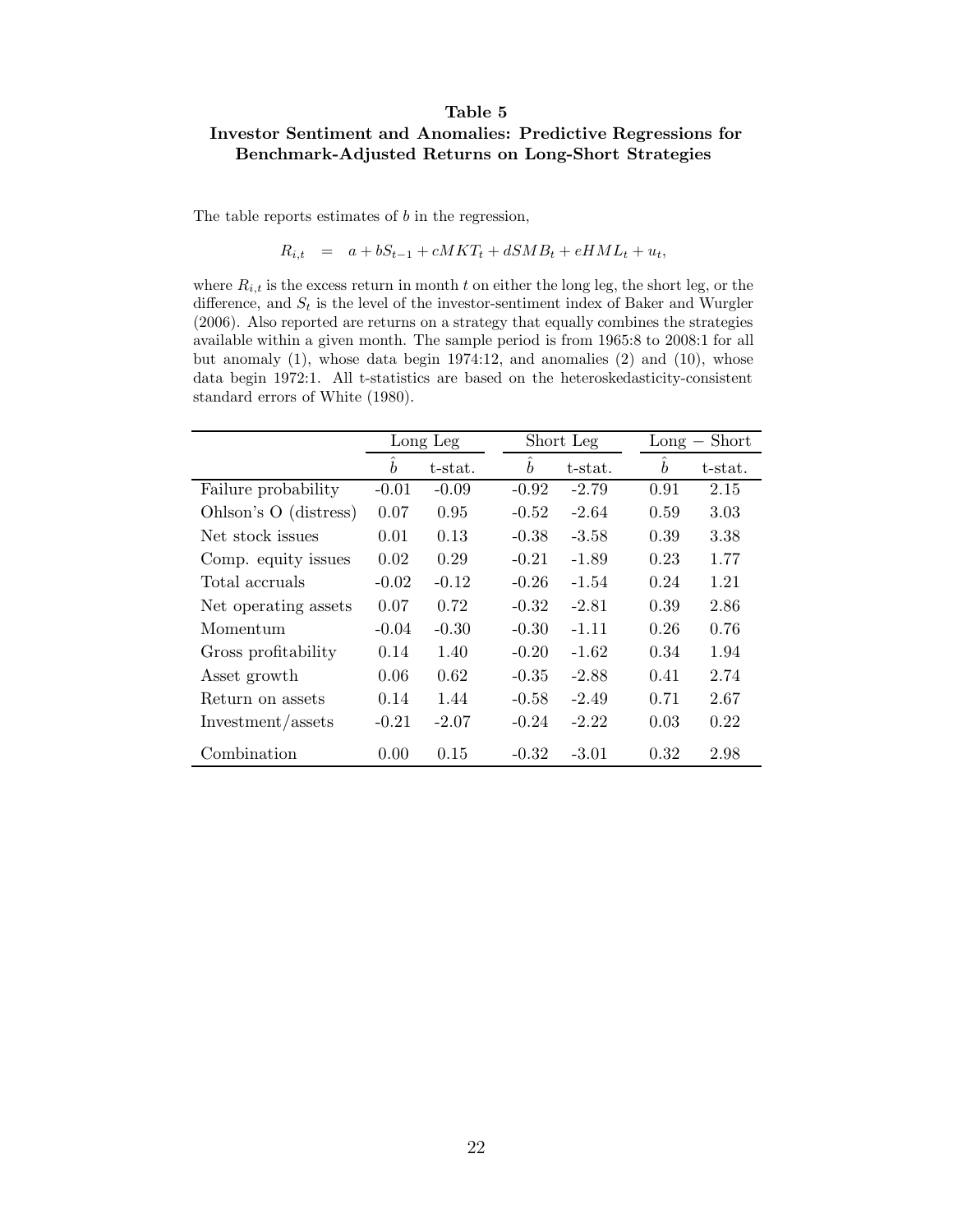#### Table 6

#### Sentiment and Anomalies, Controlling for Additional Macro Variables: Predictive Regressions for Benchmark-Adjusted Returns on Long-Short Strategies

The table reports estimates of  $b$  in the regression,

$$
R_{i,t} = a + bS_{t-1} + cMKT_t + dSMB_t + eHML_t + \sum_{j=1}^{5} m_j X_{j,t} + u_t,
$$

where  $R_{i,t}$  is the excess return in month t on either the long leg, the short leg, or the difference,  $S_t$  is the level of the Baker-Wurgler sentiment index, and  $X_{1,t}, \ldots, X_{5,t}$ are five additional macro variables not used by Baker and Wurgler (2006) when removing macro-related fluctuations in sentiment: the default premium, the term premium, the real interest rate, inflation, and CAY. (Baker and Wurgler use the growth in industrial production, the growth in durable, nondurable, and services consumption, the growth in employment, and a flag for NBER recessions.) Also reported are returns on a strategy that equally combines the strategies available within a given month. The sample period is from 1965:8 to 2008:1 for all but anomaly (1), whose data begin 1974:12, and anomalies (2) and (10), whose data begin 1972:1. All t-statistics are based on the heteroskedasticity-consistent standard errors of White (1980).

|                       | Long Leg         |         |                  | Short Leg |           | $Long - Short$ |  |  |
|-----------------------|------------------|---------|------------------|-----------|-----------|----------------|--|--|
|                       | $\boldsymbol{b}$ | t-stat. | $\boldsymbol{b}$ | t-stat.   | $\hat{b}$ | t-stat.        |  |  |
| Failure probability   | 0.05             | 0.28    | $-1.17$          | $-2.97$   | 1.22      | 2.39           |  |  |
| Ohlson's O (distress) | 0.07             | 0.79    | $-0.52$          | $-2.04$   | 0.58      | 2.33           |  |  |
| Net stock issues      | 0.02             | 0.26    | $-0.44$          | $-3.61$   | 0.46      | 3.46           |  |  |
| Comp. equity issues   | 0.04             | 0.43    | $-0.20$          | $-1.82$   | 0.23      | 1.73           |  |  |
| Total accruals        | 0.06             | 0.33    | $-0.30$          | $-1.49$   | 0.35      | 1.52           |  |  |
| Net operating assets  | 0.05             | 0.44    | $-0.34$          | $-2.61$   | 0.39      | 2.47           |  |  |
| Momentum              | 0.01             | 0.05    | $-0.22$          | $-0.72$   | 0.22      | 0.58           |  |  |
| Gross profitability   | 0.09             | 0.83    | $-0.27$          | $-1.93$   | 0.36      | 1.86           |  |  |
| Asset growth          | $-0.05$          | $-0.46$ | $-0.35$          | $-2.50$   | 0.30      | 1.81           |  |  |
| Return on assets      | 0.06             | 0.59    | $-0.89$          | $-3.24$   | 0.95      | 3.01           |  |  |
| Investment/assets     | $-0.28$          | $-2.65$ | $-0.27$          | $-2.23$   | $-0.02$   | $-0.15$        |  |  |
| Combination           | $-0.01$          | $-0.22$ | $-0.35$          | $-2.86$   | 0.34      | 2.68           |  |  |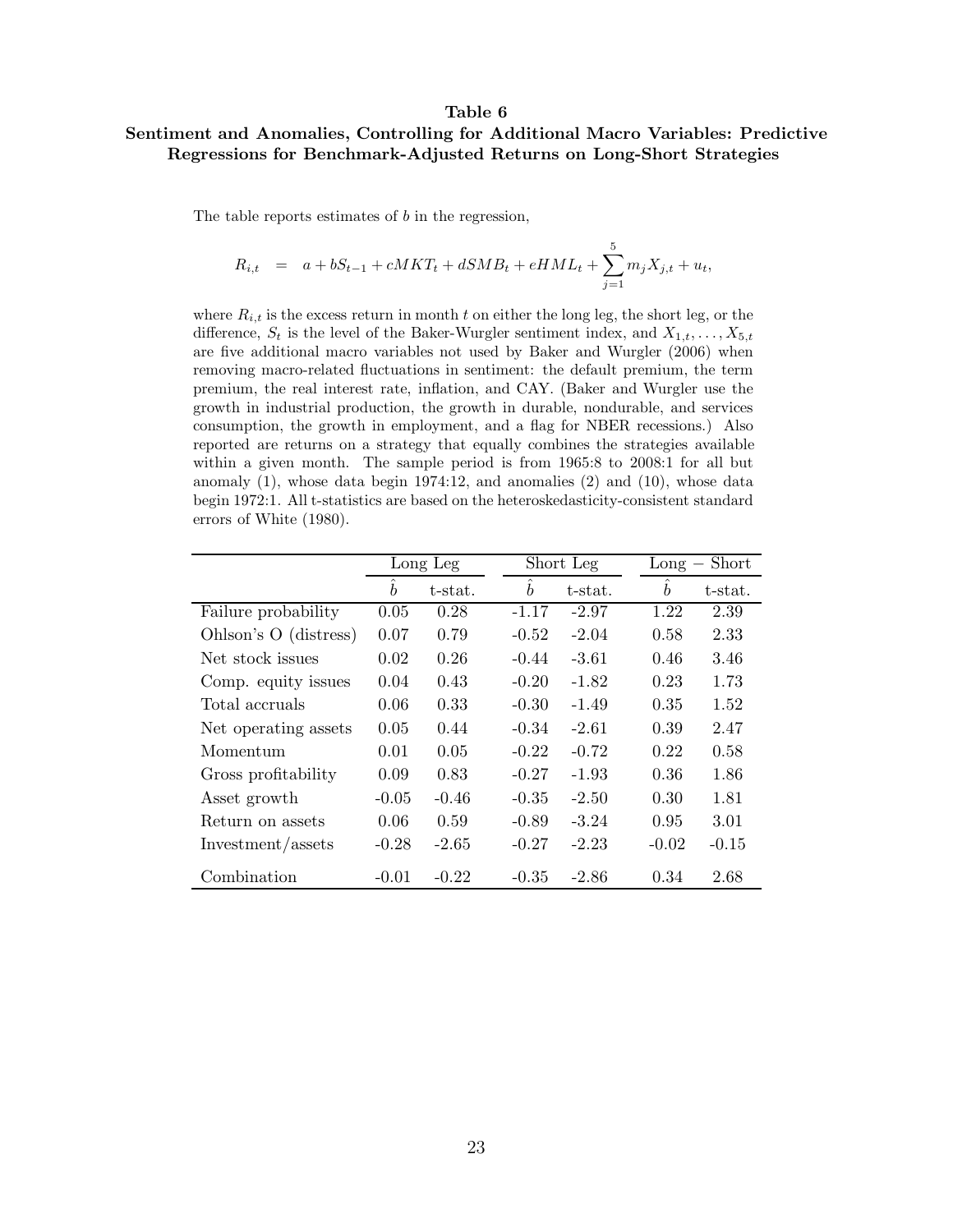#### Table 7

# Michigan Sentiment Index and Anomalies: Predictive Regressions for Benchmark-Adjusted Returns on Long-Short Strategies

The table reports estimates of  $b$  in the regression,

$$
R_{i,t} = a + bS_{t-1} + cMKT_t + dSMB_t + eHML_t + u_t,
$$

where  $R_{i,t}$  is the excess return in month t on either the long leg, the short leg, or the difference, and  $S_t$  is the level of the Michigan sentiment index. Also reported are returns on a strategy that equally combines the strategies available within a given month. The sample period is from 1965:8 to 2008:1 for all but anomaly (1), whose data begin 1974:12, and anomalies (2) and (10), whose data begin 1972:1. All t-statistics are based on the heteroskedasticity-consistent standard errors of White (1980).

|                       | Long Leg                   |         | Short Leg        |         |  | $Long - Short$   |         |  |
|-----------------------|----------------------------|---------|------------------|---------|--|------------------|---------|--|
|                       | $\sim$<br>$\boldsymbol{b}$ | t-stat. | $\boldsymbol{b}$ | t-stat. |  | $\boldsymbol{b}$ | t-stat. |  |
| Failure probability   | 0.23                       | 1.65    | $-0.45$          | $-1.66$ |  | 0.68             | 2.10    |  |
| Ohlson's O (distress) | 0.03                       | 0.52    | 0.01             | 0.05    |  | 0.03             | 0.16    |  |
| Net stock issues      | 0.07                       | 1.12    | $-0.36$          | $-2.93$ |  | 0.43             | 3.60    |  |
| Comp. equity issues   | $-0.06$                    | $-0.68$ | $-0.21$          | $-1.69$ |  | 0.16             | 1.03    |  |
| Total accruals        | 0.02                       | 0.14    | $-0.39$          | $-2.24$ |  | 0.41             | 2.03    |  |
| Net operating assets  | 0.06                       | 0.53    | $-0.41$          | $-3.23$ |  | 0.47             | 2.82    |  |
| Momentum              | 0.11                       | 0.71    | $-0.32$          | $-1.15$ |  | 0.42             | 1.13    |  |
| Gross profitability   | 0.35                       | 2.98    | $-0.08$          | $-0.66$ |  | 0.44             | 2.39    |  |
| Asset growth          | $-0.23$                    | $-1.82$ | $-0.38$          | $-2.75$ |  | 0.15             | 0.78    |  |
| Return on assets      | 0.13                       | 1.50    | 0.07             | 0.28    |  | 0.07             | 0.25    |  |
| Investment/assets     | $-0.20$                    | $-1.72$ | $-0.23$          | $-1.84$ |  | 0.03             | 0.23    |  |
| Combination           | 0.06                       | 1.40    | $-0.27$          | $-2.68$ |  | 0.33             | 3.00    |  |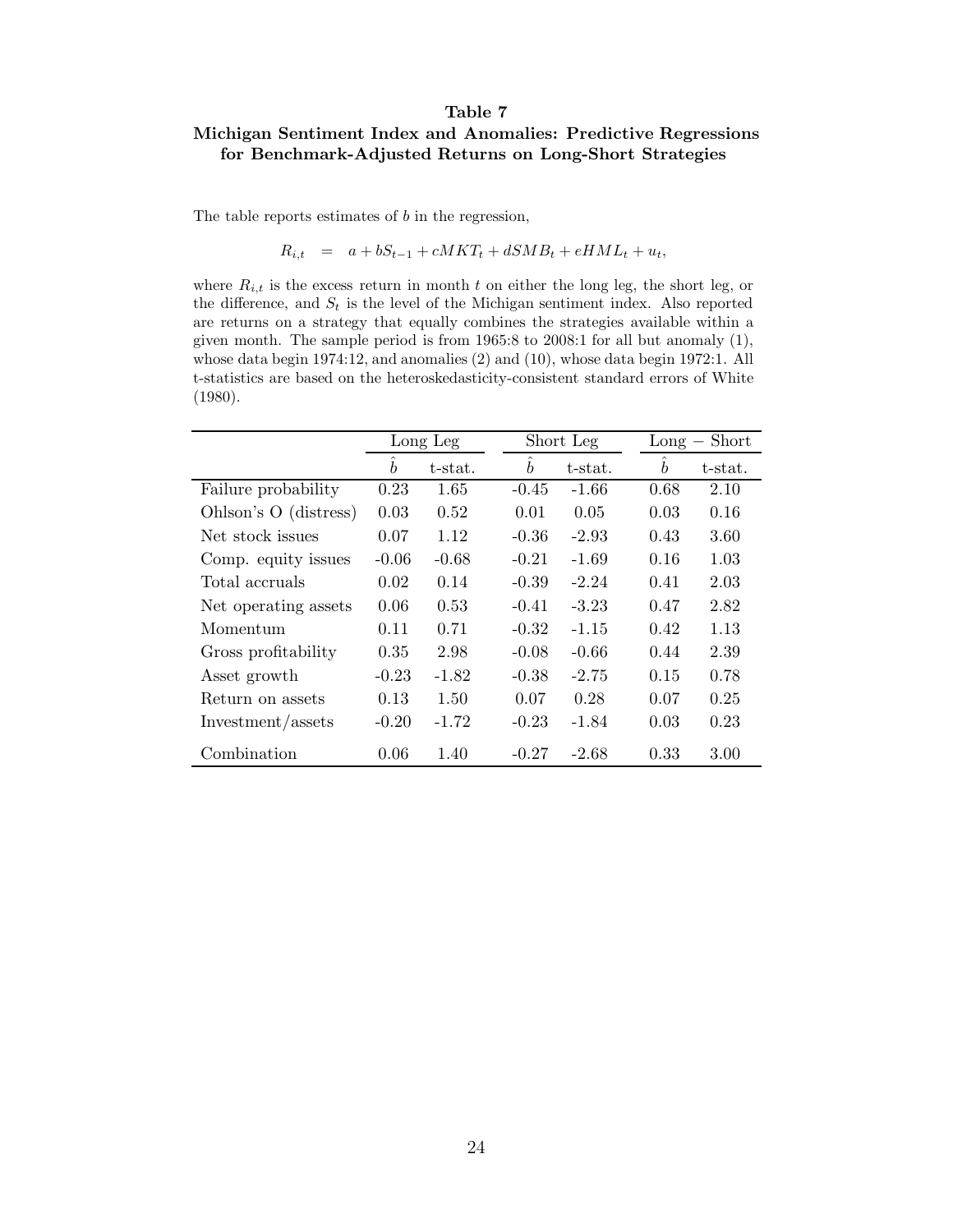# References

- Antoniou, Constantinos, John A. Doukas, and Avanidhar Subrahmanyam, 2010, Sentiment and momentum, working paper, UCLA.
- Avramov, Doron, Tarun Chordia, Gergana Jostova, and Alexander Philipov, 2010, Anomalies and financial distress, working paper, Hebrew University.
- Baker, Malcolm, and Jeffrey Wurgler, 2006, Investor Sentiment and the Cross-section of Stock Returns, Journal of Finance, 61, 1645–1680.
- Baker, Malcolm, Wurgler, Jeffrey, 2007, Investor Sentiment in the Stock Market, Journal of Economic Perspectives 21, 129-152.
- Baker, Malcolm, Jeffrey Wurgler, and Yu Yuan, 2009, Global, Local, and Contagious Investor Sentiment, Working paper, Harvard University.
- Barber, Brad, and Terrance Odean, 2008, All that glitters: The effect of attention and news on the buying behavior of individual and institutional investors, The Review of Financial Studies 21, 785–818.
- Barberis N., Shleifer A., Vishny R., 1998, A model of investor sentiment, Journal of Financial Economics, 49, 307–343.
- Bergman, N. and S. Roychowdhury, 2008, Investor Sentiment and Corporate Disclosure, Journal of Accounting Research 46, 1057–1083.
- Brown, Gregory W., and Michael T. Cliff, 2004, Investor sentiment and the near-term stock market, *Journal of Empirical Finance* 11, 1–27.
- Brown, Gregory W., and Michael T. Cliff, 2005, Investor sentiment and asset valuation, Journal of Business 78, 405–440.
- Campbell, John Y., Jens Hilscher, and Jan Szilagyi, 2008, In search of distress risk, Journal of Finance 63, 2899–2939.
- Chen, J., Hong, H., Stein, J.C., 2002. Breadth of ownership and stock returns. Journal of Financial Economics 66, 171–205.
- Chen, Long, Robert Rovy-Marx, and Lu Zhang, 2010, An alternative three-factor model, working paper.
- Cooper, Michael J., Huseyin Gulen, and Michael J. Schill, 2008, Asset growth and the crosssection of stock returns, Journal of Finance 63, 1609–1652.
- Daniel, Kent D., and Sheridan Titman, 2006, Market reactions to tangible and intangible information, Journal of Finance 61, 1605–1643.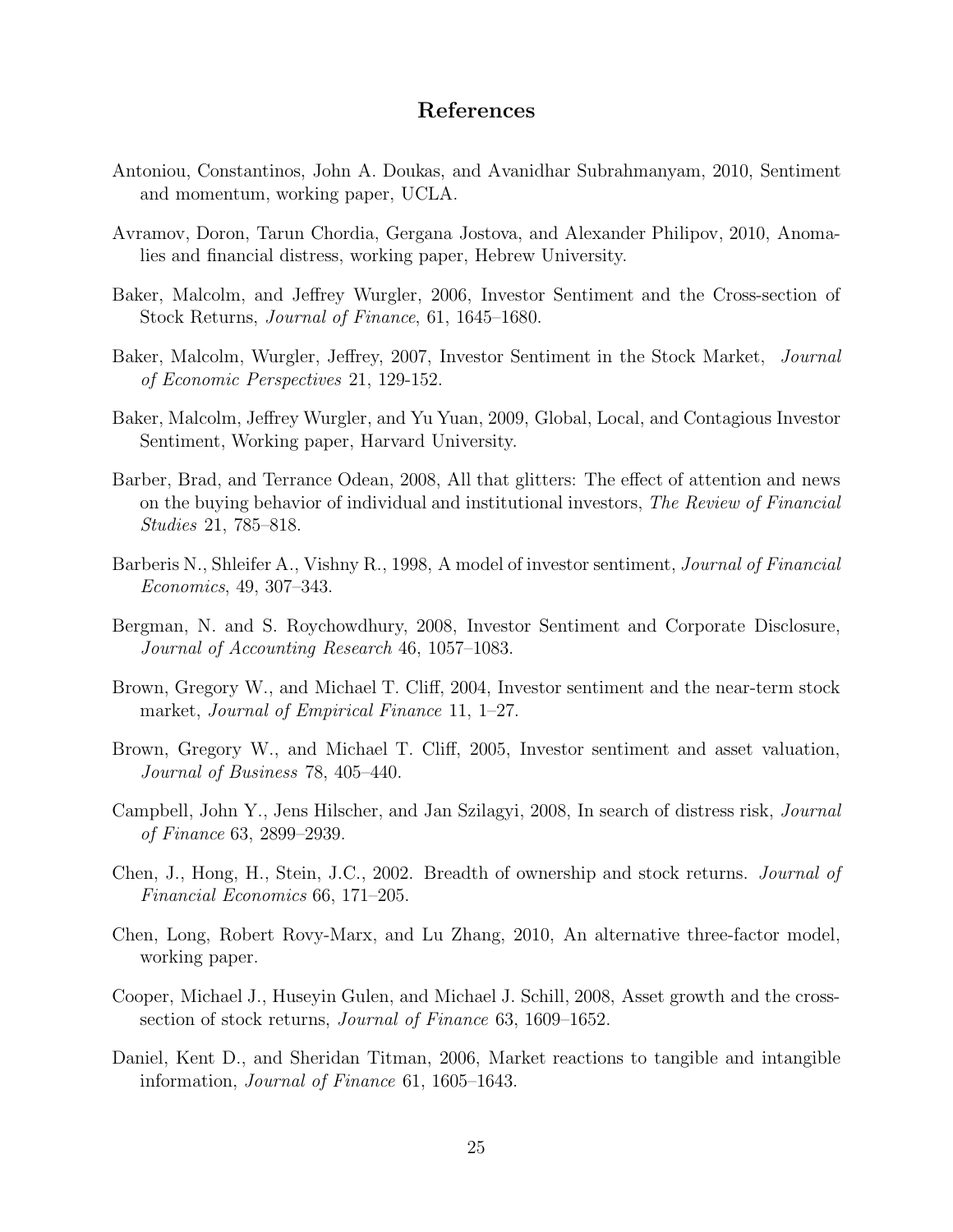- DeLong, Bradford, Andrei Shleifer, Lawrence H. Summers, and Robert Waldmann, 1990, Noise trader risk in financial market. *Journal of Political Economy*, 90, 703–738.
- Diether, K.B., Malloy, K.B., Scherbina, A., 2002. Differences of opinion and the cross-section of stock returns. Journal of Finance 57, 2113-2141.
- Duffie, Darrell, Nicolae Garleanu, and Lasse Heje Pedersen, 2002, Securities lending shorting and pricing, Journal of Financial Economics 66, 307–339.
- D'Avolio, G., 2002, The market for borrowing stock, *Journal of Financial Economics* 66, 271-306.
- Fama, Eugene and Kenneth French, 1993, Common risk factors in the returns on stocks and bonds. Journal of Financial Economics 33, 3–56.
- Fama, Eugene and Kenneth French, 2006. Profitability, investment, and average returns. Journal of Financial Economics 82, 491–518.
- Figlewski, S., 1981, The informational effects of restrictions on short sales: some empirical evidence. Journal of Financial and Quantitative Analysis 16, 463–476.
- Frazzini, Andrea and Owen Lamont, 2008, Dumb money: Mutual fund flows and the cross section of stock returns, *Journal of Financial Economics*, 88, 299-322.
- Gao, Xiaohui, Jianfeng Yu and Yu Yuan, 2010, Investor sentiment and the idiosyncratic risk puzzle, working paper, Hong Kong University.
- Hirshleifer, David, Kewei Hou, Siew Hong Teoh, and Yinglei Zhang, 2004, Do investors overvalue firms with bloated balance sheets, Journal of Accounting and Economics, 38, 297–331.
- Jegadeesh, Narasimhan, and Sheridan Titman, 1993, Returns to buying winners and selling losers: Implications for market efficiency, Journal of Finance 48, 65–91.
- Jones, C.M., Lamont, O., 2002, Short-sale constraints and stock returns. Journal of Financial Economics 66, 207-239.
- Kaniel, Ron, Gideon Saar, and Sheridan Titman, 2008, Individual investor trading and stock returns, Journal of Finance 63 , 273–310.
- Keynes, John M., 1936, The General Theory of Employment, Interest and Money, Macmillan, London.
- Kumar, Alok, and Charles M.C. Lee, 2006, Retail investor sentiment and return comovements, *Journal of Finance* 61, 2451–2486.
- Lamont, Owen, 2004, Going down fighting: short sellers vs. firms, working paper, Yale.
- Lamont, Owen, and Jeremy C. Stein, 2004, Aggregate short interest and market valuation,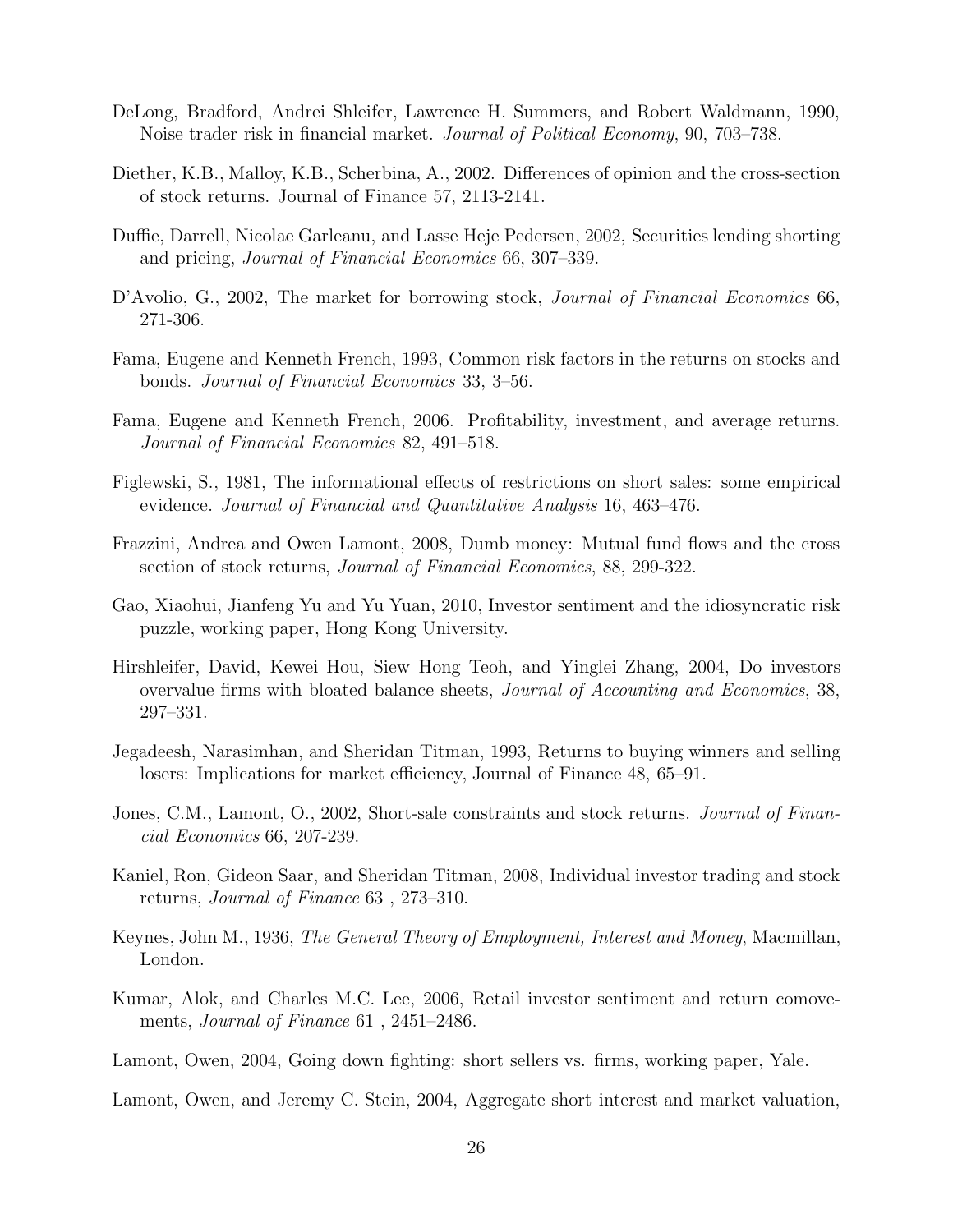American Economic Review Papers and Proceedings 94, 29-32.

- Lemmon M., and E., Portniaquina, 2006, Consumer confidence and asset prices: Some empirical evidence, Review of Financial Studies, 19, 4, 1499– 1529.
- Lettau, Martin, and Sydney Ludvigson, 2001, Consumption, aggregate wealth, and expected stock returns, Journal of Finance, 56, 3, 815– 849.
- Lintner, John, 1965, The valuation of risk assets and the selection of risky investments in stock portfolios and capital budgets, Review of Economics and Statistics, 47, 13–37.
- Livnat, Joshua and Christine Petrovits, 2009, Investor sentiment, post-earnings announcement drift, and accruals, working paper, New York University.
- Loughran, T., and J. R. Ritter, 1995, The new issues puzzle. *Journal of Finance* 50, 23–51.
- Miller, Edward M., 1977, Risk, Uncertainty and divergence of opinion, *Journal of Finance* 32, 1151–1168.
- Nagel, Stefan, 2005, Short sales, institutional investors and the cross-section of stock returns, Journal of Financial Economics 78, 277–309.
- Novy-Marx, Robert, 2010, The other side of value: Good growth and the gross profitability premium, working paper, University of Chicago.
- Ofek, E., Richardson, M., Whitelaw, R.F., 2004, Limited arbitrage and short sales restrictions: evidence from the options markets, *Journal of Financial Economics* 74, 305–342.
- Ohlson, James A., 1980, Financial ratios and the probabilistic prediction of bankruptcy, Journal of Accounting Research 18, 109–131.
- Ritter, Jay R., 1991, The long-run performance of initial public offerings. Journal of Finance 46, 3–27.
- Scheinkman, Jose, and Wei Xiong, 2003, Overconfidence and speculative bubbles, Journal of Political Economy 111, 1183–1219.
- Sharpe, William, 1964, Capital asset prices: a theory of market equilibrium under conditions of risk, Journal of Finance, 19, 425–442
- Shiller, Robert J., 2000, Irrational Exuberance, Princeton University Press.
- Shleifer, Andrei, and Larry Summers, 1990, The noise trader approach to finance, *Journal* of Economic Perspectives 4, 19–33.
- Shleifer, Andrei and Robert Vishny, 1997, The limits of arbitrage, Journal of Finance, 52, 35–55.
- Sloan, R.G., 1996, Do stock prices fully reflect information in accruals and cash flows about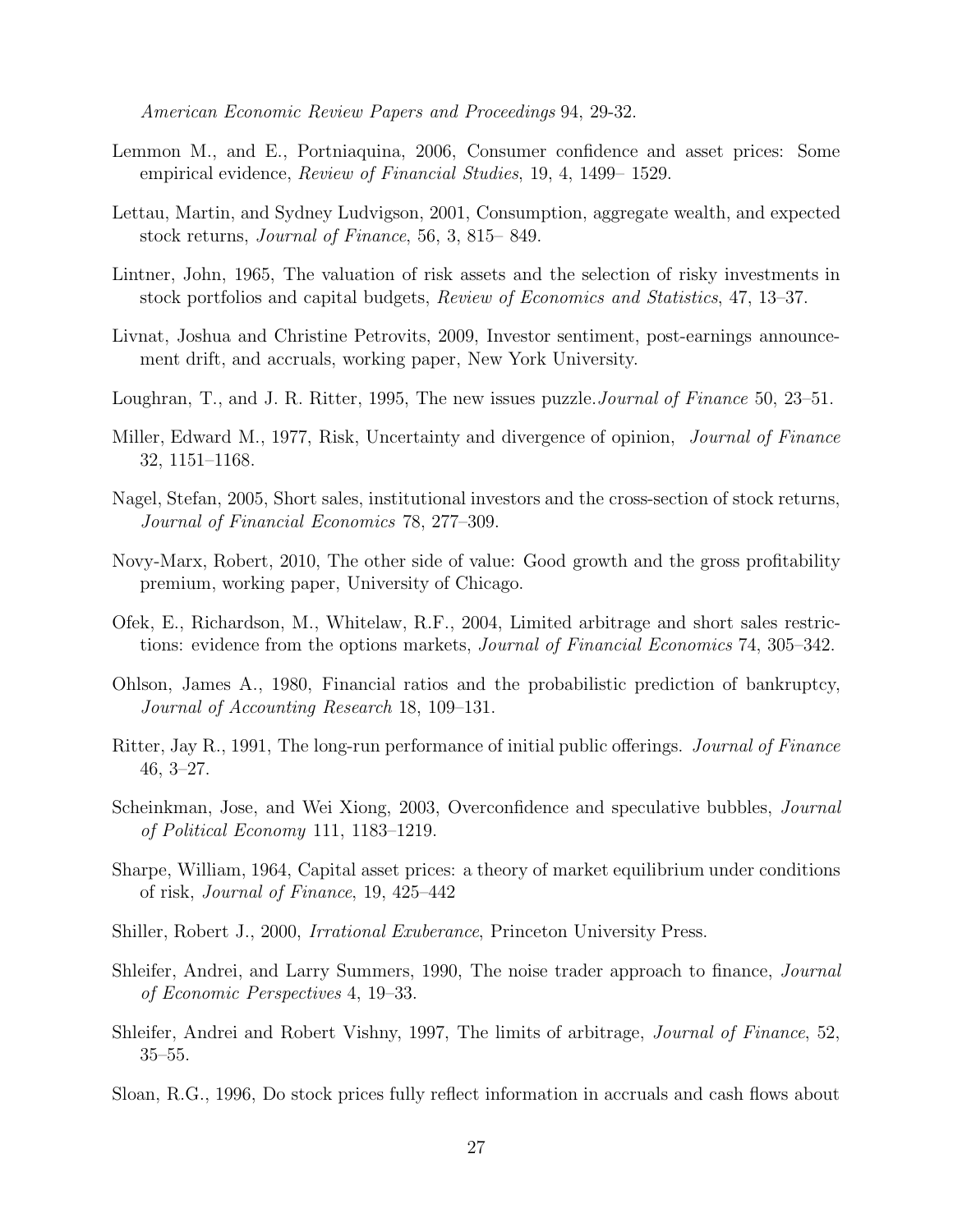future earnings? Accounting Review 71, 289–315.

- Stambaugh, Robert F., 1999, Predictive regressions, Journal of Financial Economics 54, 375–421.
- Titman, S., Wei, K.C.J., Xie, F., 2004. Capital investments and stock returns. Journal of Financial and Quantitative Analysis 39, 677–700.
- Wang, Huijun, and Jianfeng Yu, 2010, Dissecting the profitability premium, working paper, University of Minnesota.
- White, Halbert, 1980, A heteroskedasticity-consistent covariance matrix estimator and a direct test for heteroskedasticity, *Econometrica* 48, 817–838.
- Xing, Yuhang, 2008, Interpreting the value effect through the Q-theory: An empirical investigation, Review of Financial Studies 21, 1767–1795.
- Yu, Jianfeng, and Yu Yuan, 2010, Investor sentiment and the mean-variance relation, Journal of Financial Economics, Forthcoming.
- Yu, Jianfeng, 2009, A sentiment-based explanation of the forward premium puzzle. working paper, University of Minnesota.
- Yuan, Yu, 2005, Investor sentiment predicts stock returns, working paper, University of Pennsylvania.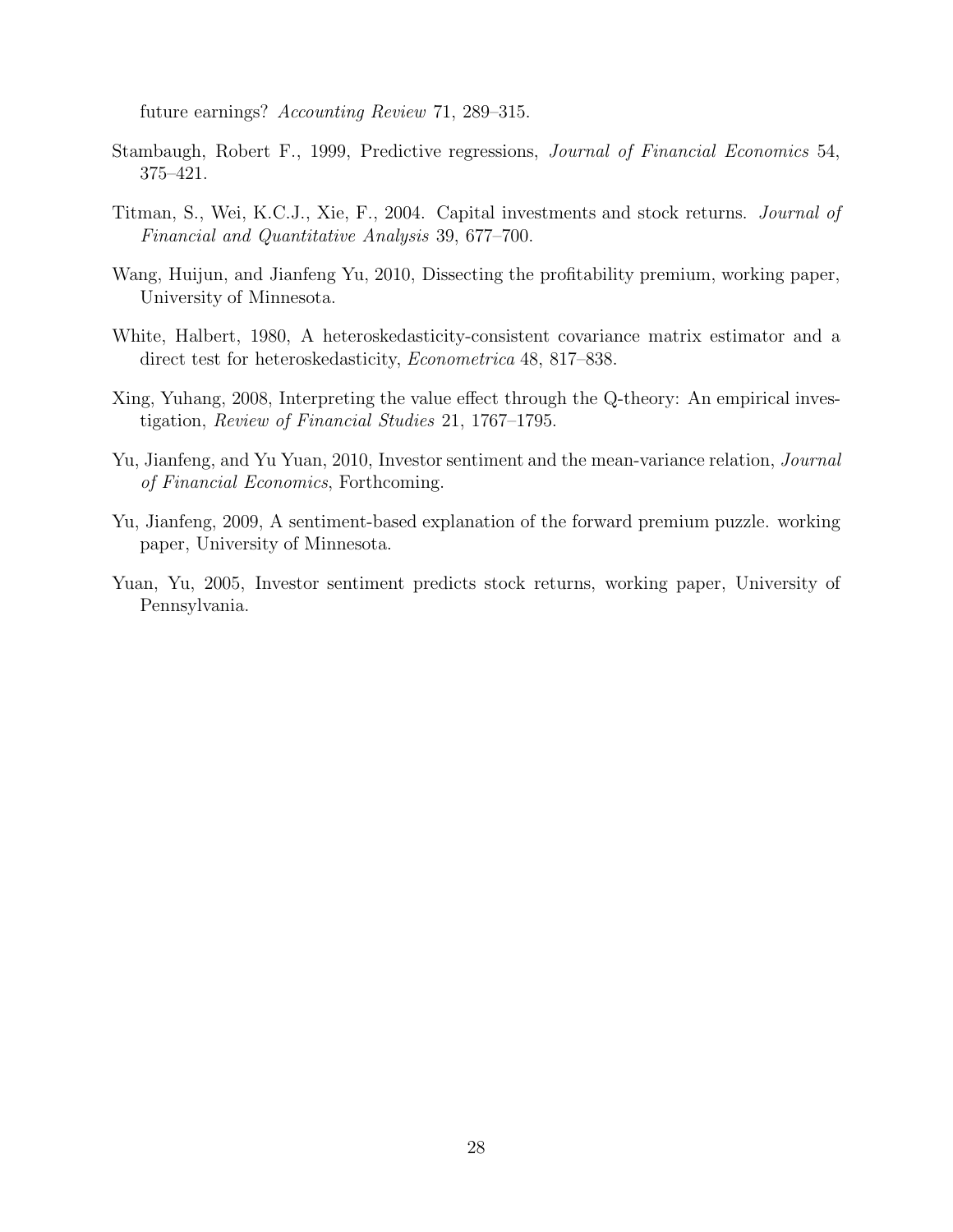## Table A1 Anomalies During Periods of High and Low Investor Sentiment: CAPM-Adjusted Returns on Long-Short Strategies

The table reports average CAPM-adjusted returns following high and low levels of investor sentiment, as classified based on the median level of the index of Baker and Wurgler (2006). The average returns in highand low-sentiment periods are estimates of  $a_H$  and  $a_L$  in the regression,

 $R_{i,t} = a_H d_{H,t} + a_L d_{L,t} + b MKT_t + \epsilon_{i,t},$ 

where  $d_{H,t}$  and  $d_{L,t}$  are dummy variables indicating high- and low-sentiment periods, and  $R_{i,t}$  is the excess return in month  $t$  on either the long leg, the short leg, or the difference. Also reported are returns on a strategy that equally combines the strategies available within a given month. The sample period is from 1965:8 to 2008:1 for all but anomaly (1), whose data begin 1974:12, and anomalies (2) and (10), whose data begin 1972:1. All t-statistics are based on the heteroskedasticity-consistent standard errors of White (1980).

|                       | Long $Leg$ |                   |           |           | Short Leg |           |                   | $Long - Short$ |                   |  |  |
|-----------------------|------------|-------------------|-----------|-----------|-----------|-----------|-------------------|----------------|-------------------|--|--|
|                       | High       | Low               | High      | High      | Low       | High      | High              | Low            | High              |  |  |
|                       | Sent.      | Sent.             | $-Low$    | Sent.     | Sent.     | $-Low$    | Sent.             | Sent.          | $-Low$            |  |  |
| Failure probability   | 0.38       | $\overline{0.26}$ | 0.12      | $-1.74$   | $-0.23$   | $-1.51$   | $\overline{2.12}$ | 0.49           | $\overline{1.63}$ |  |  |
|                       | (2.24)     | (1.86)            | (0.57)    | $(-3.69)$ | $(-0.65)$ | $(-2.61)$ | (3.95)            | (1.17)         | (2.47)            |  |  |
| Ohlson's O (distress) | 0.10       | $-0.08$           | 0.19      | $-1.40$   | $-0.31$   | $-1.08$   | 1.50              | 0.23           | $1.27\,$          |  |  |
|                       | (0.95)     | $(-0.88)$         | (1.30)    | $(-4.10)$ | $(-1.17)$ | $(-2.47)$ | (4.34)            | (0.73)         | (2.71)            |  |  |
| Net stock issues      | 0.40       | 0.18              | 0.22      | $-0.81$   | $-0.09$   | $-0.72$   | 1.20              | 0.27           | 0.94              |  |  |
|                       | (4.13)     | (2.59)            | (1.85)    | $(-5.24)$ | $(-0.79)$ | $(-3.78)$ | (6.63)            | (2.00)         | (4.20)            |  |  |
| Comp. equity issues   | 0.32       | 0.23              | 0.09      | $-0.60$   | $-0.05$   | $-0.55$   | 0.92              | 0.28           | 0.64              |  |  |
|                       | (2.22)     | (1.97)            | (0.46)    | $(-3.56)$ | $(-0.43)$ | $(-2.71)$ | (4.14)            | (1.76)         | (2.34)            |  |  |
| Total accruals        | 0.03       | 0.30              | $-0.27$   | $-0.96$   | $-0.06$   | $-0.90$   | 0.99              | 0.36           | 0.63              |  |  |
|                       | (0.14)     | (1.78)            | $(-0.93)$ | $(-3.60)$ | $(-0.34)$ | $(-2.76)$ | (3.43)            | (1.63)         | (1.73)            |  |  |
| Net operating assets  | $0.20\,$   | $0.24\,$          | $-0.04$   | $-0.90$   | $-0.07$   | $-0.83$   | 1.10              | 0.31           | 0.79              |  |  |
|                       | (1.24)     | (1.98)            | $(-0.21)$ | $(-5.41)$ | $(-0.55)$ | $(-3.98)$ | (4.94)            | (1.73)         | (2.75)            |  |  |
| Momentum              | 0.44       | 0.64              | $-0.19$   | $-1.63$   | $-0.57$   | $-1.06$   | 2.08              | 1.21           | 0.87              |  |  |
|                       | (2.01)     | (3.30)            | $(-0.65)$ | $(-4.47)$ | $(-2.24)$ | $(-2.36)$ | (4.64)            | (3.56)         | (1.53)            |  |  |
| Gross profitability   | 0.33       | 0.19              | 0.14      | $-0.32$   | $0.05\,$  | $-0.36$   | 0.64              | 0.14           | 0.50              |  |  |
|                       | (2.29)     | (1.34)            | (0.70)    | $(-1.97)$ | (0.32)    | $(-1.70)$ | (2.90)            | (0.60)         | (1.55)            |  |  |
| Asset growth          | 0.49       | 0.51              | $-0.02$   | $-0.96$   | $-0.16$   | $-0.79$   | 1.45              | 0.68           | 0.77              |  |  |
|                       | (2.66)     | (2.48)            | $(-0.09)$ | $(-5.41)$ | $(-1.20)$ | $(-3.57)$ | (5.56)            | (2.91)         | (2.23)            |  |  |
| Return on assets      | 0.29       | $-0.05$           | 0.34      | $-1.52$   | $-0.48$   | $-1.04$   | 1.81              | 0.43           | 1.38              |  |  |
|                       | (2.07)     | $(-0.34)$         | (1.71)    | $(-3.88)$ | $(-1.72)$ | $(-2.17)$ | (4.41)            | (1.30)         | (2.63)            |  |  |
| Investment/assets     | 0.14       | 0.68              | $-0.55$   | $-0.80$   | $-0.00$   | $-0.80$   | 0.94              | 0.68           | 0.26              |  |  |
|                       | (0.88)     | (4.19)            | $(-2.41)$ | $(-5.03)$ | $(-0.01)$ | $(-3.70)$ | (4.75)            | (3.30)         | (0.91)            |  |  |
| Combination           | 0.28       | 0.30              | $-0.02$   | $-1.03$   | $-0.16$   | $-0.86$   | $1.30\,$          | 0.46           | 0.84              |  |  |
|                       | (4.82)     | (5.56)            | $(-0.27)$ | $(-6.36)$ | $(-1.40)$ | $(-4.38)$ | (7.87)            | (4.28)         | (4.33)            |  |  |
|                       |            |                   |           |           |           |           |                   |                |                   |  |  |